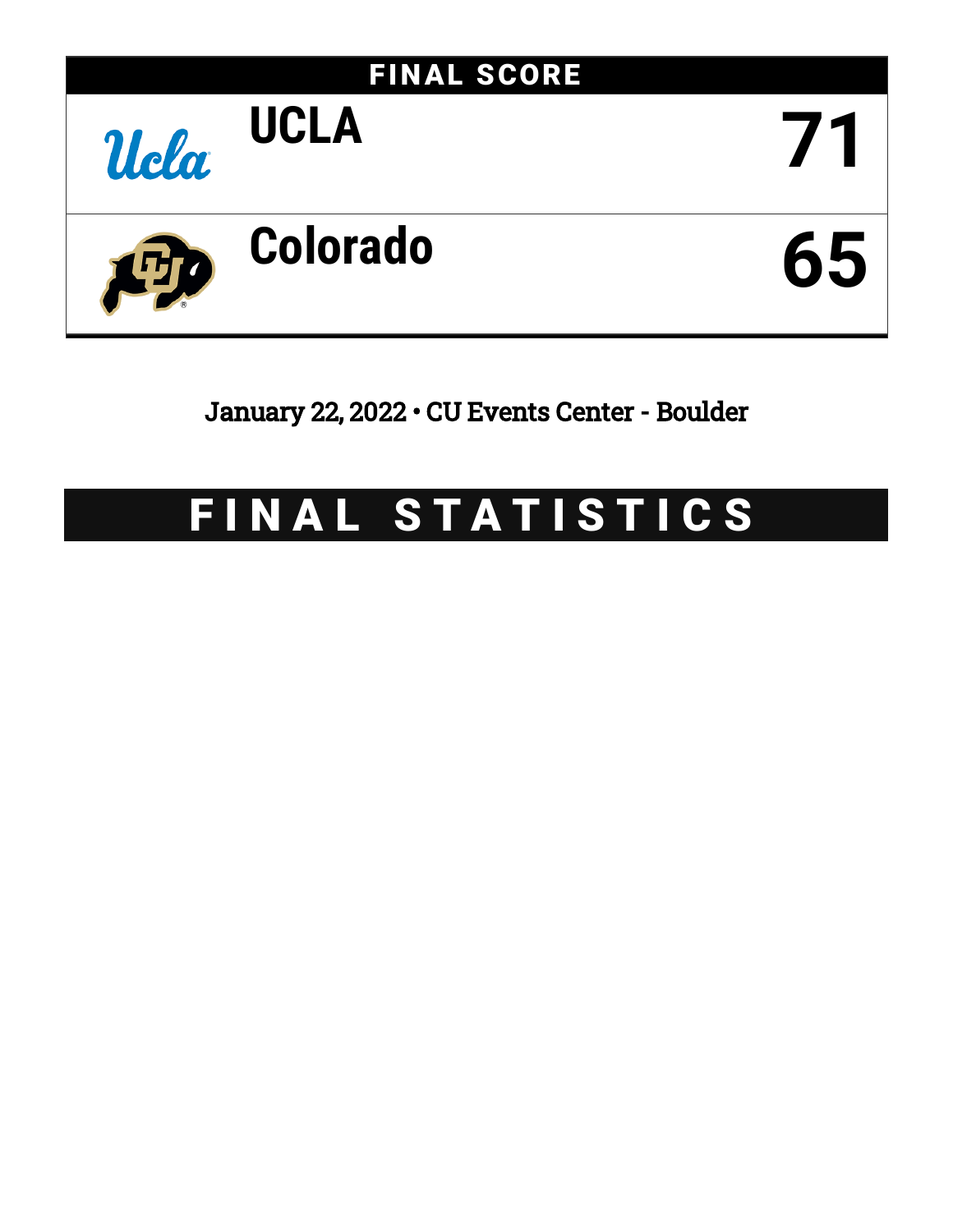### **Official Box Score UCLA vs Colorado Game Totals -- Final Statistics January 22, 2022 at CU Events Center - Boulder**



# **UCLA 71**

| No. | Player                | S | <b>Pts</b> | FG       | 3FG      | FT        | 0R            | DR | TR             | PF             | A              | TO       | <b>BIK</b>   | Stl           | Min        | $+/-$ |
|-----|-----------------------|---|------------|----------|----------|-----------|---------------|----|----------------|----------------|----------------|----------|--------------|---------------|------------|-------|
| 01  | <b>BERNARD, JULES</b> | G | 9          | $2 - 8$  | 1-3      | 4-4       | 0             | 3  | 3              | 3              |                | 2        | 0            | 3             | 32         | 13    |
| 02  | RILEY, CODY           | F | 6          | $3-6$    | $0 - 0$  | $0 - 0$   |               |    | $\overline{2}$ | 3              | $\overline{0}$ | 2        | 0            |               | 21         | $-10$ |
| 03  | JUZANG, JOHNNY        | G | 23         | $9 - 18$ | $1 - 2$  | $4 - 4$   |               | 5  | 6              | 3              | 2              |          | 0            |               | 36         | 5     |
| 10  | CAMPBELL, TYGER       | G | 4          | $1 - 8$  | $1 - 4$  | $1 - 2$   |               | 3  | 4              | 1              | 3              | 2        | $\mathbf{0}$ | $\mathcal{P}$ | 33         | 6     |
| 24  | JAQUEZ JR., JAIME     | G | 14         | $4 - 10$ | $2 - 4$  | $4 - 5$   | 4             | 1  | 5              | 2              | 4              | 0        | 0            |               | 34         | 15    |
| 00  | CLARK, JAYLEN         | G | 4          | $1 - 1$  | $0 - 0$  | $2 - 2$   | 0             | 2  | $\overline{2}$ | 4              | $\Omega$       |          | $\Omega$     |               | 10         | 2     |
| 15  | <b>JOHNSON, MYLES</b> | С | 8          | 4-4      | $0 - 0$  | $0 - 1$   | $\mathcal{P}$ | 0  | 2              |                | 0              | 2        |              |               | 17         | 8     |
| 23  | <b>WATSON, PEYTON</b> | G | $\Omega$   | $0 - 0$  | $0 - 0$  | $0 - 0$   | 0             | 0  | 0              | $\overline{0}$ | 0              | 0        | 0            | 0             | 3          | $-3$  |
| 34  | SINGLETON, DAVID      | G | 3          | $1 - 3$  | 1-1      | $0 - 0$   | 0             | 0  | 0              |                | 0              | $\Omega$ | $\Omega$     |               | 15         | -6    |
|     | TEAM                  |   |            |          |          |           | 2             | 0  | 2              | $\Omega$       |                | 1        |              |               |            |       |
|     | <b>TOTALS</b>         |   | 71         | 25-58    | $6 - 14$ | $15 - 18$ | 11            | 15 | 26             | 18             | 10             | 11       | 2            | 11            | <b>200</b> |       |

| Game                                | $25 - 58$ | 43.1% | $6 - 14$ | 42.9% | $15 - 18$ | 83.3% |   |
|-------------------------------------|-----------|-------|----------|-------|-----------|-------|---|
| 2nd Half                            | $10 - 28$ | 36%   | $2 - 8$  | 25%   | 6-6       | 100%  |   |
| 1st Half                            | 15-30     | 50%   | 4-6      | 67%   | $9 - 12$  | 75%   | F |
| <b>Shooting By Period</b><br>Period | FG        | FG%   | 3FG      | 3FG%  | FT        | FT%   |   |

*Deadball Rebounds:* 0,0 *Last FG:* 2nd-01:36 *Biggest Run:* 9-0 *Largest lead:* By 17 at 2nd-17:38 *Technical Fouls:* None.

# **Colorado 65**

| No. | Plaver               | S  | Pts      | FG.      | 3FG      | FТ        | ΟR | DR | TR       | PF             | A  | TO | Blk            | Stl      | Min        | $+/-$ |
|-----|----------------------|----|----------|----------|----------|-----------|----|----|----------|----------------|----|----|----------------|----------|------------|-------|
| 03  | BARTHELEMY, KEESHAWN | G  | 6        | $2 - 2$  | $2 - 2$  | $0 - 0$   | 0  | 0  | $\Omega$ | 2              | 0  | 3  | 0              |          | 15         | $-14$ |
| 12  | WALKER, JABARI       | F. | 19       | $6 - 13$ | 1-4      | $6 - 7$   | 0  |    |          | 2              | 0  |    | $\mathcal{P}$  | 0        | 30         | $-4$  |
| 21  | BATTEY, EVAN         | F. | 15       | $5-6$    | $2 - 2$  | $3 - 4$   | 0  | 3  | 3        | 4              | 0  | 2  | 0              | 0        | 22         | -1    |
| 23  | DA SILVA, TRISTAN    | F. | 10       | $4 - 9$  | $0 - 3$  | $2 - 2$   | 4  |    | 5.       | 4              | 3  | 6  | $\Omega$       | 0        | 35         | $-12$ |
| 32  | CLIFFORD, NIQUE      | G  | 3        | $1 - 2$  | $1 - 1$  | $0 - 0$   | 0  | 3  | 3        | 3              | 5  | 3  | 2              | 0        | 28         | $-12$ |
| 00  | O'BRIEN, LUKE        | G  | 0        | $0 - 1$  | $0 - 1$  | $0 - 0$   |    |    | 2        | $\Omega$       | 0  |    | 0              | 0        | 16         | 4     |
| 01  | HAMMOND III, JULIAN  | G  | $\Omega$ | $0 - 2$  | $0 - 1$  | $0 - 0$   | 0  | 0  | 0        | 0              | 2  | 0  | 0              | 0        | 15         | 3     |
| 02  | SIMPSON, K.J.        | G  | 10       | $3 - 8$  | $0 - 1$  | $4 - 4$   |    | 6  |          | $\overline{4}$ | 5  |    | $\overline{0}$ | $\Omega$ | 25         | 8     |
| 34  | LOVERING, LAWSON     | C  | 2        | 1-1      | $0 - 0$  | $0 - 0$   | 0  | 2  | 2        | 3              | 1  | 2  |                | 0        | 15         | $-2$  |
|     | <b>TEAM</b>          |    |          |          |          |           | 2  | 2  | 4        | 0              |    | 2  |                |          |            |       |
|     | <b>TOTALS</b>        |    |          | 65 22-44 | $6 - 15$ | $15 - 17$ | 8  | 25 | 33       | 22             | 16 | 21 | 5              |          | <b>200</b> |       |

| Game                                | 22-44 | 50.0% | $6 - 15$ | 40.0% | 15-17     | 88.2% |   |
|-------------------------------------|-------|-------|----------|-------|-----------|-------|---|
| 2nd Half                            | 15-27 | 56%   | $2 - 7$  | 29%   | $5-5$     | 100%  |   |
| 1st Half                            | 7-17  | 41%   | 4-8      | 50%   | $10 - 12$ | 83%   | F |
| <b>Shooting By Period</b><br>Period | FG    | FG%   | 3FG      | 3FG%  | FT        | FT%   |   |

*Deadball Rebounds:* 1,0 *Last FG:* 2nd-00:01 *Biggest Run:* 7-0 *Largest lead:* By 0 at - *Technical Fouls:* None.

| Game Notes:                                                       | <b>Score</b>                             | 1st | 2nd             | тот               | <b>Points</b> | <b>UCL</b>     | COL            |
|-------------------------------------------------------------------|------------------------------------------|-----|-----------------|-------------------|---------------|----------------|----------------|
| Officials: Mike Reed, Eric Curry, Deldre Carr<br>Attendance: 8774 | UCL                                      | 43  | 28              |                   | In the Paint  | 32             | 32             |
|                                                                   | COL                                      | 28  | 37              | 65                | Off Turns     | 20             |                |
| Start Time: 09:06 PM ET                                           |                                          |     |                 |                   | 2nd Chance    |                | 13             |
| End Time: 11:17 PM ET<br>Game Duration: 2:10                      | UCL led for 38:46. COL led for 0:00.     |     |                 | <b>Fast Break</b> |               |                |                |
| Conference Game:                                                  | Game was tied for 1:13.<br>Times tied: 0 |     | Lead Changes: 0 |                   | Bench         | 15             | 12             |
|                                                                   |                                          |     |                 |                   | Per Poss      | 1.092<br>32/65 | 1.016<br>29/64 |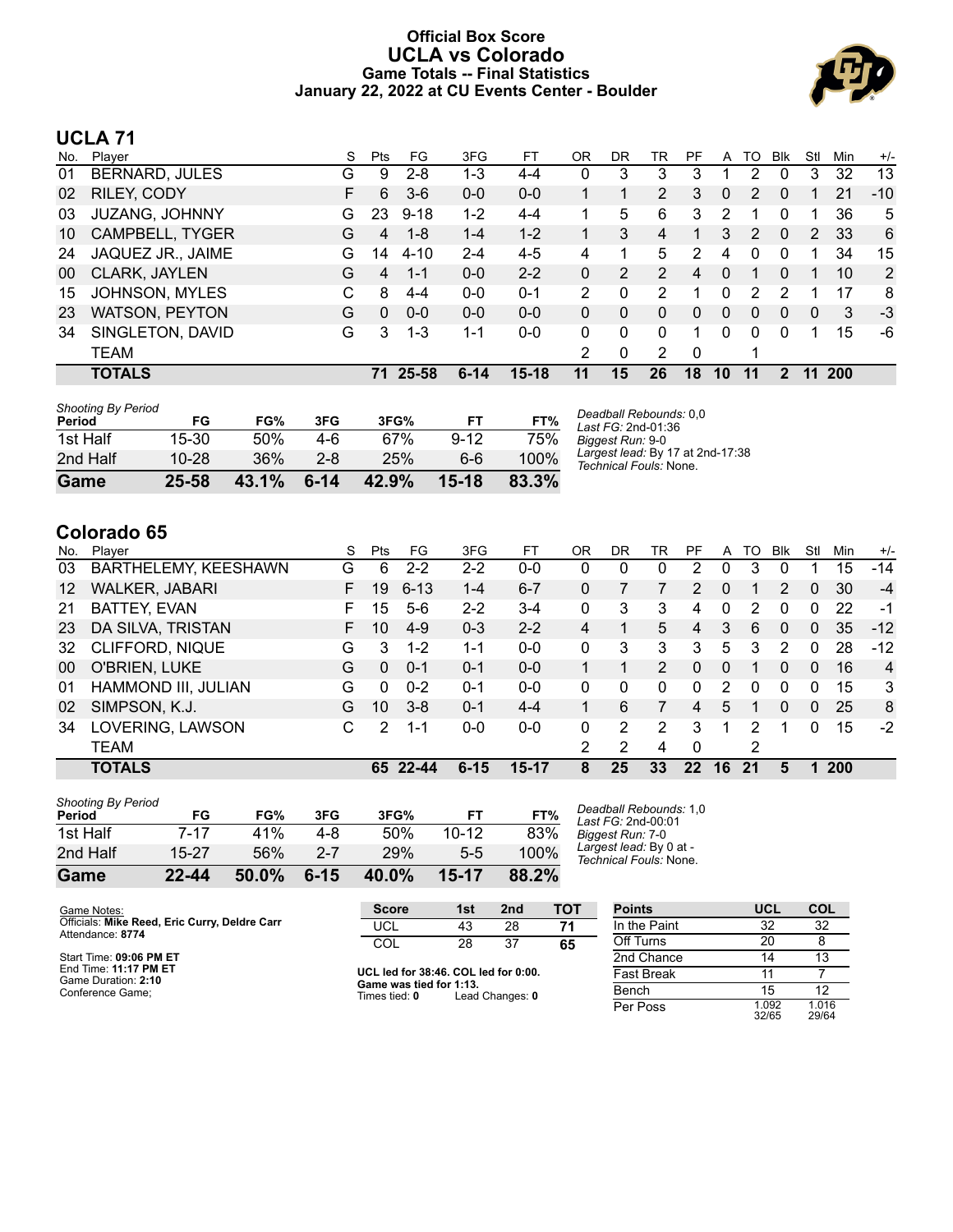#### **Official Box Score UCLA vs Colorado First Half Statistics Only January 22, 2022 at CU Events Center - Boulder**



# **UCLA 43**

| No. | Plaver                 | S  | <b>Pts</b> | <b>FG</b> | 3FG     | <b>FT</b> | <b>OR</b> | <b>DR</b> | TR       | PF | A            | TO | <b>Blk</b>   | Stl      | Min | $+/-$ |
|-----|------------------------|----|------------|-----------|---------|-----------|-----------|-----------|----------|----|--------------|----|--------------|----------|-----|-------|
| 01  | BERNARD, JULES         | G  | 3          | 1-4       | $1-2$   | $0 - 0$   | 0         | 2         | 2        |    |              |    | 0            | 2        | 16  | 16    |
| 02  | RILEY, CODY            | F. | 0          | $0 - 2$   | $0 - 0$ | $0 - 0$   | 0         | 0         | 0        | 2  | $\mathbf{0}$ | 0  | $\mathbf{0}$ | $\Omega$ | -3  |       |
| 03  | <b>JUZANG, JOHNNY</b>  | G  | 13         | $5-8$     | $1 - 1$ | $2 - 2$   |           | 1         | 2        |    | 2            | 0  | 0            | 0        | 16  | 14    |
| 10  | <b>CAMPBELL, TYGER</b> | G  |            | $0 - 3$   | $0 - 1$ | $1 - 2$   | 0         | 2         | 2        |    | 2            | 1  | 0            |          | 16  | 16    |
| 24  | JAQUEZ JR., JAIME      | G  | 11         | $3 - 5$   | $1 - 1$ | $4 - 5$   | 3         | 0         | 3        |    | 3            | 0  | 0            |          | 17  | 18    |
| 00  | CLARK, JAYLEN          | G  | 4          | $1 - 1$   | $0 - 0$ | $2 - 2$   | 0         | 2         | 2        |    | 0            |    | 0            |          |     | 4     |
| 15  | <b>JOHNSON, MYLES</b>  | С  | 8          | $4 - 4$   | $0 - 0$ | $0 - 1$   | 2         | 0         | 2        |    | 0            |    | 2            |          | 14  |       |
| 23  | <b>WATSON, PEYTON</b>  | G  | $\Omega$   | $0 - 0$   | $0 - 0$ | $0 - 0$   | 0         | 0         | 0        | 0  | $\Omega$     | 0  | 0            | $\Omega$ | 3   | $-3$  |
| 34  | SINGLETON, DAVID       | G  | 3          | $1 - 3$   | $1 - 1$ | $0 - 0$   | 0         | $\Omega$  | $\Omega$ | 1  | $\Omega$     | 0  | 0            |          | 8   | 1     |
|     | <b>TEAM</b>            |    |            |           |         |           | 0         | 0         | $\Omega$ | 0  |              |    |              |          |     |       |
|     | <b>TOTALS</b>          |    | 43         | 15-30     | 4-6     | $9 - 12$  | 6         |           | 13       | 9  | 8            | 5  |              |          | 100 |       |

| <b>Shooting By Period</b><br>Period | FG    | FG%   | 3FG    | 3FG%  | FT.      | FT%   | Deadball Rebounds: 0,0<br>Last FG Half: UCL 2nd-01:36 |
|-------------------------------------|-------|-------|--------|-------|----------|-------|-------------------------------------------------------|
| 1st Half                            | 15-30 | 50%   | 4-6    | 67%   | $9 - 12$ | 75%   |                                                       |
| Game                                | 25-58 | 43.1% | $6-14$ | 42.9% | $15-18$  | 83.3% |                                                       |

# **Colorado 28**

| No.               | Player                 | S | <b>Pts</b> | FG      | 3FG     | <b>FT</b> | <b>OR</b> | DR       | <b>TR</b> | PF       | A | TO | <b>Blk</b>     | Stl          | Min | $+/-$ |
|-------------------|------------------------|---|------------|---------|---------|-----------|-----------|----------|-----------|----------|---|----|----------------|--------------|-----|-------|
| 03                | BARTHELEMY, KEESHAWN   | G | 6          | $2 - 2$ | $2 - 2$ | $0 - 0$   | 0         | 0        | 0         | 2        | 0 | 3  | 0              | 0            | 10  | $-14$ |
| $12 \overline{ }$ | <b>WALKER, JABARI</b>  | F | 10         | $3-6$   | $1 - 3$ | $3 - 4$   | 0         | 4        | 4         | 2        | 0 | 0  |                | 0            | 15  | $-10$ |
| 21                | <b>BATTEY, EVAN</b>    | F |            | $0 - 1$ | $0-0$   | $1 - 2$   | 0         | 2        | 2         | 2        | 0 |    | 0              | <sup>0</sup> |     | -8    |
| 23                | DA SILVA, TRISTAN      | F | 4          | 1-4     | $0 - 1$ | $2 - 2$   | 2         |          | 3         | 2        |   | 5  | $\mathbf{0}$   | 0            | 16  | $-17$ |
| 32                | <b>CLIFFORD, NIQUE</b> | G | 3          | 1-1     | 1-1     | $0 - 0$   | 0         | 0        | 0         | 0        | 3 | 2  |                | 0            | 14  | $-12$ |
| 00                | O'BRIEN, LUKE          | G | $\Omega$   | $0 - 0$ | $0 - 0$ | $0 - 0$   |           | 0        |           | $\Omega$ | 0 |    | $\overline{0}$ | 0            | 9   | $-5$  |
| 01                | HAMMOND III, JULIAN    | G | 0          | $0 - 1$ | $0 - 0$ | $0 - 0$   | 0         | $\Omega$ | $\Omega$  | 0        | 0 | 0  | 0              | 0            | 8   | -6    |
| 02                | SIMPSON, K.J.          | G | 4          | $0 - 2$ | $0 - 1$ | $4 - 4$   | 0         | 2        | 2         | 3        | 1 | 0  | $\Omega$       | 0            | 10  | $-1$  |
| 34                | LOVERING, LAWSON       | C | U          | $0-0$   | $0 - 0$ | $0 - 0$   | 0         | 2        | 2         | 2        | 1 |    | 0              | 0            | 11  | $-2$  |
|                   | <b>TEAM</b>            |   |            |         |         |           |           |          | 2         | $\Omega$ |   |    |                |              |     |       |
|                   | <b>TOTALS</b>          |   | 28         | 7-17    | 4-8     | $10-12$   | 4         | 12       | 16        | 13       | 6 | 14 | 2              | n            | 100 |       |

| <b>Shooting By Period</b><br>Period | FG    | FG%   | 3FG      | 3FG%  |           | FT%   |
|-------------------------------------|-------|-------|----------|-------|-----------|-------|
| 1st Half                            | 7-17  | 41%   | 4-8      | 50%   | $10 - 12$ | 83%   |
| Game                                | 22-44 | 50.0% | $6 - 15$ | 40.0% | 15-17     | 88.2% |

*Deadball Rebounds:* 1,0 *Last FG Half:* COL 2nd-00:01

| Game Notes:                                                       | <b>Score</b> | 1st | 2 <sub>nd</sub> | TOT | <b>Points (This Period)</b> | UCL.          | <b>COL</b>     |
|-------------------------------------------------------------------|--------------|-----|-----------------|-----|-----------------------------|---------------|----------------|
| Officials: Mike Reed, Eric Curry, Deldre Carr<br>Attendance: 8774 | UCL          | 43  | 28              | 71  | In the Paint                | 20            |                |
|                                                                   | COL          | 28  | 37              | 65  | Off Turns                   | 18            |                |
| Start Time: 09:06 PM ET                                           |              |     |                 |     | 2nd Chance                  |               |                |
| End Time: 11:17 PM ET<br>Game Duration: 2:10                      |              |     |                 |     | <b>Fast Break</b>           |               |                |
| Conference Game:                                                  |              |     |                 |     | Bench                       | 15            |                |
|                                                                   |              |     |                 |     | Per Poss                    | .265<br>20/34 | 0.875<br>12/32 |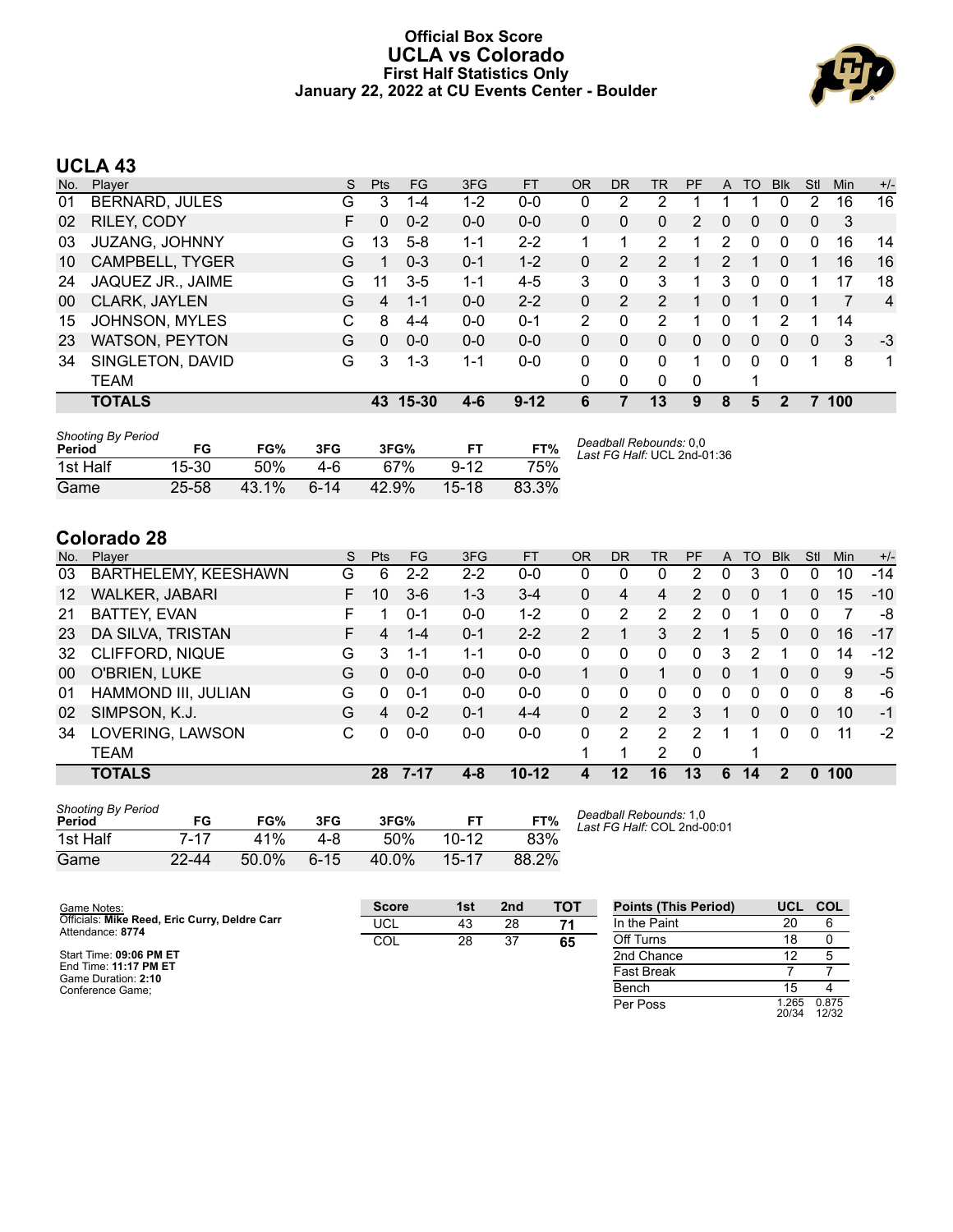#### **Official Play-By-Play UCLA vs Colorado First Half January 22, 2022 at CU Events Center - Boulder**



#### **Period 1**

<mark>Starters:</mark><br>UCLA: 1 BERNARD,JULES (G); 2 RILEY,CODY (F); 3 JUZANG,JOHNNY (G); 10 CAMPBELL,TYGER (G); 24 JAQUEZ JR.,JAIME (G);<br>Colorado: 3 BARTHELEMY,KEESHAWN (G); 12 WALKER,JABARI (F); 21 BATTEY,EVAN (F); 23 DA SILVA,TRIST

| Time           | <b>VISITORS: UCLA</b>                                                | <b>Score</b>         | <b>Margin</b>  | <b>HOME: Colorado</b>                        |
|----------------|----------------------------------------------------------------------|----------------------|----------------|----------------------------------------------|
| 19:37          | MISSED LAYUP by RILEY, CODY                                          |                      |                |                                              |
| 19:36          |                                                                      |                      |                | REBOUND (DEF) by BATTEY, EVAN                |
| 19:36          | FOUL (PERSONAL) by RILEY, CODY                                       |                      |                |                                              |
| 19:36          | SUB OUT: RILEY, CODY                                                 |                      |                |                                              |
| 19:36          | SUB IN: JOHNSON, MYLES                                               |                      |                |                                              |
| 19:19          |                                                                      |                      |                | TURNOVER (DRIBBLING) by DA SILVA, TRISTAN    |
| 18:47<br>18:47 | GOOD! LAYUP by JOHNSON, MYLES                                        | $0 - 2$              | V <sub>2</sub> |                                              |
| 18:45          | ASSIST by JAQUEZ JR., JAIME                                          |                      |                | FOUL (OFF) by BARTHELEMY, KEESHAWN           |
| 18:45          |                                                                      |                      |                | TURNOVER (OFFENSIVE) by BARTHELEMY, KEESHAWN |
| 18:25          | GOOD! LAYUP by JOHNSON, MYLES                                        | $0 - 4$              | V <sub>4</sub> |                                              |
| 18:25          | ASSIST by JUZANG, JOHNNY                                             |                      |                |                                              |
| 18:03          | FOUL (PERSONAL) by JAQUEZ JR., JAIME                                 |                      |                |                                              |
| 18:03          |                                                                      | $1 - 4$              | V <sub>3</sub> | GOOD! FT by WALKER, JABARI                   |
| 18:03          |                                                                      | $2 - 4$              | V <sub>2</sub> | GOOD! FT by WALKER, JABARI                   |
| 17:55          | TURNOVER (OUTOFBOUNDS) by CAMPBELL, TYGER                            |                      |                |                                              |
| 17:41          |                                                                      |                      |                | MISSED JUMPER by BATTEY, EVAN                |
| 17:41          | BLOCK by JOHNSON, MYLES                                              |                      |                |                                              |
| 17:35          | REBOUND (DEF) by BERNARD, JULES                                      |                      |                |                                              |
| 17:29          | MISSED JUMPER by JUZANG, JOHNNY                                      |                      |                |                                              |
| 17:29          |                                                                      |                      |                | BLOCK by CLIFFORD, NIQUE                     |
| 17:25          | REBOUND (OFF) by JAQUEZ JR., JAIME                                   |                      |                |                                              |
| 17:17          | GOOD! 3PTR by JAQUEZ JR., JAIME                                      | $2 - 7$              | V <sub>5</sub> |                                              |
| 17:17          | ASSIST by JUZANG, JOHNNY                                             |                      |                |                                              |
| 17:03          | FOUL (PERSONAL) by JUZANG, JOHNNY                                    |                      |                |                                              |
| 17:02          | SUB OUT: JUZANG, JOHNNY                                              |                      |                |                                              |
| 17:02          | SUB IN: SINGLETON, DAVID                                             |                      |                |                                              |
| 16:50          |                                                                      |                      |                | TURNOVER (BADPASS) by BARTHELEMY, KEESHAWN   |
| 16:50          | STEAL by CAMPBELL, TYGER                                             |                      |                |                                              |
| 16:45<br>16:43 | MISSED 3PTR by BERNARD, JULES                                        |                      |                |                                              |
| 16:42          | REBOUND (OFF) by JAQUEZ JR., JAIME<br>GOOD! 3PTR by SINGLETON, DAVID | $2 - 10$             | V8             |                                              |
| 16:42          | ASSIST by JAQUEZ JR., JAIME                                          |                      |                |                                              |
| 16:21          |                                                                      |                      |                | TURNOVER (OUTOFBOUNDS) by CLIFFORD, NIQUE    |
| 16:21          |                                                                      |                      |                | SUB OUT: BARTHELEMY, KEESHAWN                |
| 16:21          |                                                                      |                      |                | SUB IN: SIMPSON, K.J.                        |
| 15:58          | GOOD! LAYUP by JAQUEZ JR., JAIME                                     | $2 - 12$             | $V$ 10         |                                              |
| 15:37          |                                                                      |                      |                | MISSED LAYUP by WALKER, JABARI               |
| 15:37          | BLOCK by JOHNSON, MYLES                                              |                      |                |                                              |
| 15:33          |                                                                      |                      |                | REBOUND (OFF) by DA SILVA, TRISTAN           |
| 15:32          |                                                                      | $5 - 12$             | V <sub>7</sub> | GOOD! 3PTR by CLIFFORD, NIQUE                |
| 15:32          |                                                                      |                      |                | ASSIST by SIMPSON, K.J.                      |
| 15:17          |                                                                      |                      |                | FOUL (PERSONAL) by WALKER, JABARI            |
| 15:17          |                                                                      |                      |                |                                              |
| 15:17          |                                                                      |                      |                | SUB OUT: BATTEY, EVAN                        |
| 15:17          |                                                                      |                      |                | SUB IN: LOVERING, LAWSON                     |
| 15:14          | MISSED LAYUP by JAQUEZ JR., JAIME                                    |                      |                |                                              |
| 15:11          |                                                                      |                      |                | REBOUND (DEF) by SIMPSON, K.J.               |
| 15:06          |                                                                      |                      |                | TURNOVER (LOSTBALL) by DA SILVA, TRISTAN     |
| 15:06          | STEAL by SINGLETON, DAVID                                            |                      |                |                                              |
| 14:57          | MISSED 3PTR by CAMPBELL, TYGER                                       |                      |                |                                              |
| 14:52<br>14:52 | REBOUND (OFF) by JOHNSON, MYLES<br>GOOD! LAYUP by JOHNSON, MYLES     |                      | V <sub>9</sub> |                                              |
| 14:34          |                                                                      | $5 - 14$<br>$7 - 14$ | V <sub>7</sub> | GOOD! LAYUP by WALKER, JABARI                |
| 14:34          |                                                                      |                      |                | ASSIST by CLIFFORD, NIQUE                    |
| 14:13          | GOOD! 3PTR by BERNARD, JULES                                         | $7 - 17$             | $V$ 10         |                                              |
| 14:13          | ASSIST by CAMPBELL, TYGER                                            |                      |                |                                              |
| 13:56          |                                                                      | $10 - 17$            | V <sub>7</sub> | GOOD! 3PTR by WALKER, JABARI                 |
| 13:56          |                                                                      |                      |                | ASSIST by CLIFFORD, NIQUE                    |
| 13:24          | MISSED JUMPER by SINGLETON, DAVID                                    |                      |                |                                              |
| 13:21          |                                                                      |                      |                | REBOUND (DEF) by WALKER, JABARI              |
| 13:14          |                                                                      |                      |                | MISSED 3PTR by WALKER, JABARI                |
| 13:10          | REBOUND (DEF) by CAMPBELL, TYGER                                     |                      |                |                                              |
| 13:02          | MISSED LAYUP by BERNARD, JULES                                       |                      |                |                                              |
| 13:02          |                                                                      |                      |                | BLOCK by WALKER, JABARI                      |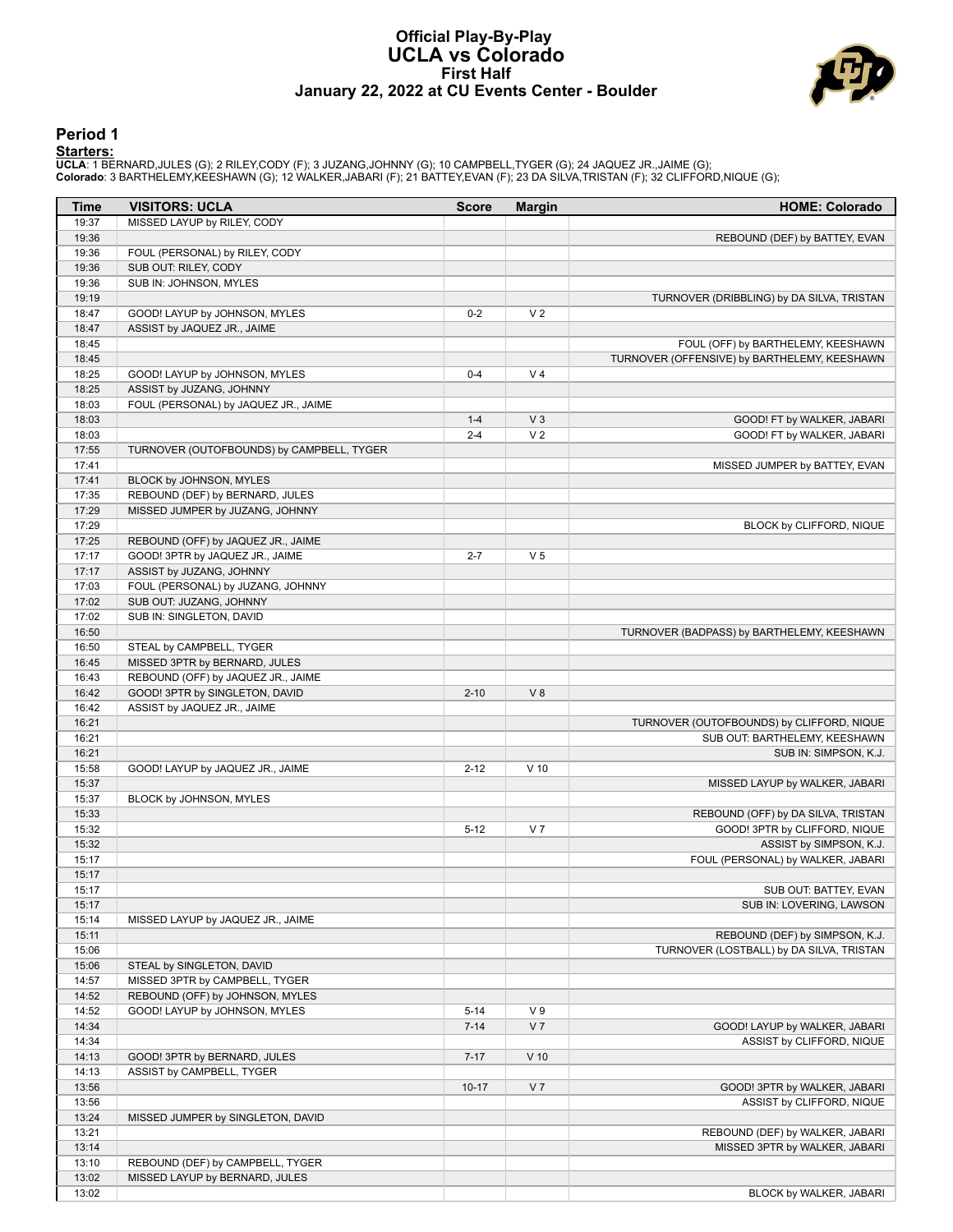| <b>Time</b>    | <b>VISITORS: UCLA</b>                                       | <b>Score</b> | <b>Margin</b>  | <b>HOME: Colorado</b>                                |
|----------------|-------------------------------------------------------------|--------------|----------------|------------------------------------------------------|
| 12:58          |                                                             |              |                | REBOUND (DEF) by SIMPSON, K.J.                       |
| 12:57          | FOUL (PERSONAL) by SINGLETON, DAVID                         |              |                |                                                      |
| 12:57          |                                                             | $11 - 17$    | $V_6$          | GOOD! FT by SIMPSON, K.J. [FB]                       |
| 12:57          |                                                             |              |                | SUB OUT: DA SILVA, TRISTAN                           |
| 12:57          |                                                             |              |                | SUB OUT: CLIFFORD, NIQUE                             |
| 12:57<br>12:57 |                                                             |              |                | SUB IN: O'BRIEN, LUKE<br>SUB IN: HAMMOND III, JULIAN |
| 12:57          | SUB OUT: BERNARD, JULES                                     |              |                |                                                      |
| 12:57          | SUB OUT: JOHNSON, MYLES                                     |              |                |                                                      |
| 12:57          | SUB OUT: JAQUEZ JR., JAIME                                  |              |                |                                                      |
| 12:57          | SUB OUT: SINGLETON, DAVID                                   |              |                |                                                      |
| 12:57          | SUB IN: CLARK, JAYLEN                                       |              |                |                                                      |
| 12:57          | SUB IN: RILEY, CODY                                         |              |                |                                                      |
| 12:57          | SUB IN: JUZANG, JOHNNY                                      |              |                |                                                      |
| 12:57          | SUB IN: WATSON, PEYTON                                      |              |                |                                                      |
| 12:57<br>12:41 | MISSED LAYUP by JUZANG, JOHNNY                              | $12 - 17$    | V <sub>5</sub> | GOOD! FT by SIMPSON, K.J. [FB]                       |
| 12:39          |                                                             |              |                | REBOUND (DEF) by LOVERING, LAWSON                    |
| 12:22          |                                                             | $14 - 17$    | $V_3$          | GOOD! DUNK by WALKER, JABARI                         |
| 12:22          |                                                             |              |                | ASSIST by LOVERING, LAWSON                           |
| 12:03          |                                                             |              |                | FOUL (PERSONAL) by SIMPSON, K.J.                     |
| 11:57          | TURNOVER (BADPASS) by CLARK, JAYLEN                         |              |                |                                                      |
| 11:57          |                                                             |              |                |                                                      |
| 11:57          |                                                             |              |                | SUB OUT: WALKER, JABARI                              |
| 11:57          |                                                             |              |                | SUB OUT: LOVERING, LAWSON                            |
| 11:57          |                                                             |              |                | SUB IN: BATTEY, EVAN                                 |
| 11:57<br>11:28 |                                                             |              |                | SUB IN: DA SILVA, TRISTAN                            |
| 11:24          | REBOUND (DEF) by CLARK, JAYLEN                              |              |                | MISSED 3PTR by DA SILVA, TRISTAN                     |
| 11:12          | TURNOVER (OTHER) by TEAM                                    |              |                |                                                      |
| 10:53          |                                                             |              |                | FOUL (OFF) by BATTEY, EVAN                           |
| 10:53          |                                                             |              |                | TURNOVER (OFFENSIVE) by BATTEY, EVAN                 |
| 10:34          | MISSED LAYUP by RILEY, CODY                                 |              |                |                                                      |
| 10:31          |                                                             |              |                | REBOUND (DEF) by BATTEY, EVAN                        |
| 10:26          |                                                             |              |                | MISSED LAYUP by SIMPSON, K.J.                        |
| 10:23          | REBOUND (DEF) by CAMPBELL, TYGER                            |              |                |                                                      |
| 10:19          | SUB OUT: CLARK, JAYLEN                                      |              |                |                                                      |
| 10:19<br>10:19 | SUB OUT: CAMPBELL, TYGER<br>SUB IN: BERNARD, JULES          |              |                |                                                      |
| 10:19          | SUB IN: JAQUEZ JR., JAIME                                   |              |                |                                                      |
| 10:19          | SUB OUT: WATSON, PEYTON                                     |              |                |                                                      |
| 10:19          | SUB IN: SINGLETON, DAVID                                    |              |                |                                                      |
| 10:19          |                                                             |              |                | SUB OUT: O'BRIEN, LUKE                               |
| 10:19          |                                                             |              |                | SUB IN: WALKER, JABARI                               |
| 10:14          | GOOD! JUMPER by JUZANG, JOHNNY                              | 14-19        | V <sub>5</sub> |                                                      |
| 09:52          | FOUL (PERSONAL) by RILEY, CODY                              |              |                |                                                      |
| 09:52<br>09:52 |                                                             |              |                | MISSED FT by BATTEY, EVAN<br>REBOUND (OFF) by TEAM   |
| 09:52          | SUB OUT: RILEY, CODY                                        |              |                |                                                      |
| 09:52          | SUB IN: JOHNSON, MYLES                                      |              |                |                                                      |
| 09:52          |                                                             | $15-19$      | V <sub>4</sub> | GOOD! FT by BATTEY, EVAN                             |
| 09:33          |                                                             |              |                | FOUL (PERSONAL) by BATTEY, EVAN                      |
| 09:33          |                                                             |              |                | SUB OUT: HAMMOND III, JULIAN                         |
| 09:33          |                                                             |              |                | SUB OUT: BATTEY, EVAN                                |
| 09:33          |                                                             |              |                | SUB IN: CLIFFORD, NIQUE                              |
| 09:33          |                                                             |              |                | SUB IN: LOVERING, LAWSON                             |
| 09:26          | GOOD! JUMPER by JUZANG, JOHNNY [PNT]                        | $15 - 21$    | $V_6$          |                                                      |
| 09:26<br>09:07 | ASSIST by JAQUEZ JR., JAIME                                 |              |                | MISSED 3PTR by WALKER, JABARI                        |
| 09:01          |                                                             |              |                | REBOUND (OFF) by DA SILVA, TRISTAN                   |
| 09:01          |                                                             | $17 - 21$    | V <sub>4</sub> | GOOD! LAYUP by DA SILVA, TRISTAN                     |
| 08:40          | FOUL (OFF) by JOHNSON, MYLES                                |              |                |                                                      |
| 08:40          | TURNOVER (OFFENSIVE) by JOHNSON, MYLES                      |              |                |                                                      |
| 08:40          |                                                             |              |                | SUB OUT: SIMPSON, K.J.                               |
| 08:40          |                                                             |              |                | SUB OUT: DA SILVA, TRISTAN                           |
| 08:40          |                                                             |              |                | SUB IN: O'BRIEN, LUKE                                |
| 08:40          |                                                             |              |                | SUB IN: BARTHELEMY, KEESHAWN                         |
| 08:28          |                                                             |              |                | TURNOVER (BADPASS) by LOVERING, LAWSON               |
| 08:28<br>08:14 | STEAL by JOHNSON, MYLES<br>MISSED LAYUP by SINGLETON, DAVID |              |                |                                                      |
| 08:11          |                                                             |              |                | REBOUND (DEF) by WALKER, JABARI                      |
| 08:06          |                                                             | $20 - 21$    | V <sub>1</sub> | GOOD! 3PTR by BARTHELEMY, KEESHAWN [FB]              |
| 08:06          |                                                             |              |                | ASSIST by CLIFFORD, NIQUE                            |
| 07:47          |                                                             |              |                | FOUL (PERSONAL) by LOVERING, LAWSON                  |
| 07:47          |                                                             |              |                |                                                      |
| 07:47          | SUB OUT: SINGLETON, DAVID                                   |              |                |                                                      |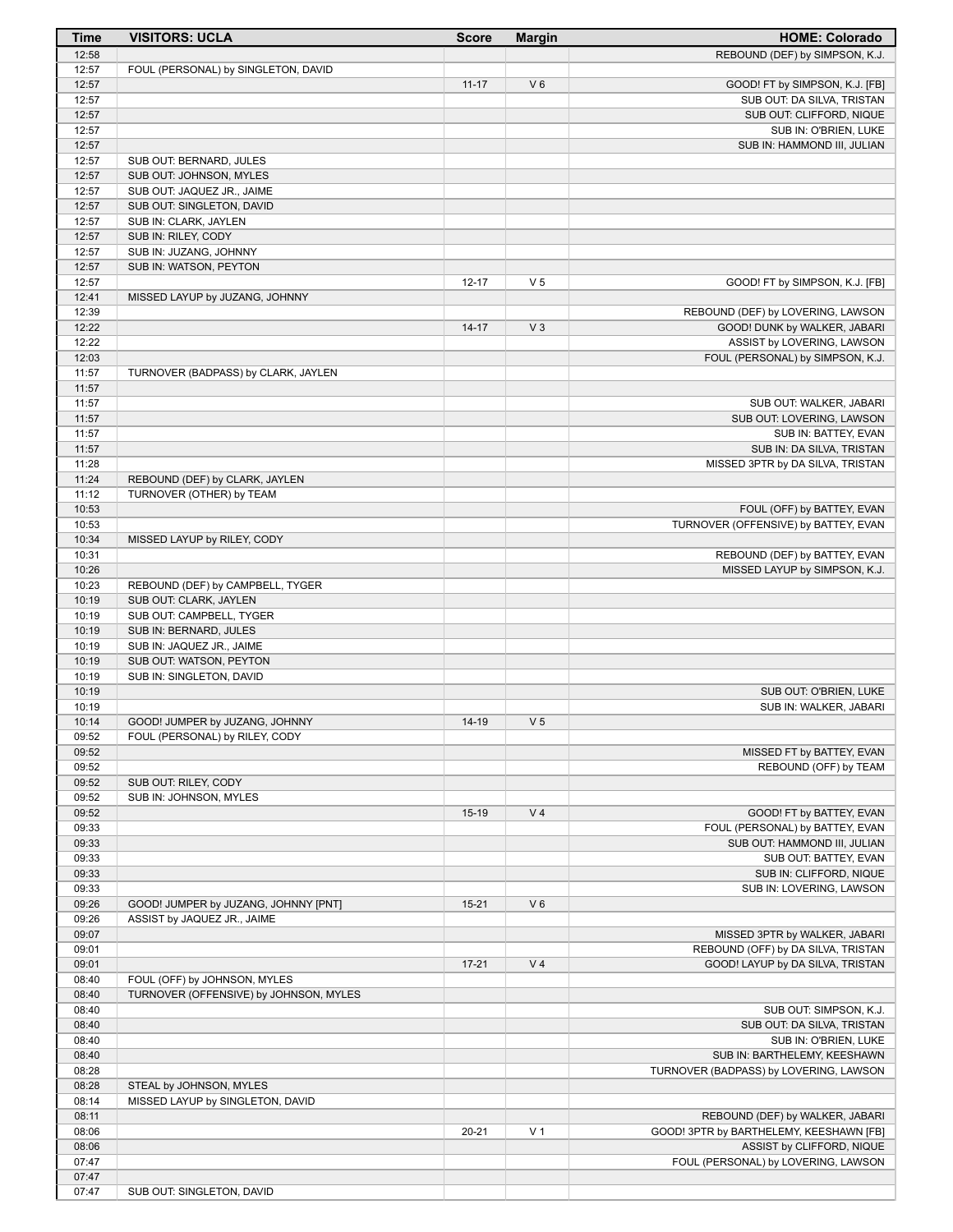| Time           | <b>VISITORS: UCLA</b>                                            | <b>Score</b> | <b>Margin</b>   | <b>HOME: Colorado</b>                                                   |
|----------------|------------------------------------------------------------------|--------------|-----------------|-------------------------------------------------------------------------|
| 07:47          | SUB IN: CAMPBELL, TYGER                                          |              |                 |                                                                         |
| 07:47          | GOOD! FT by JAQUEZ JR., JAIME                                    | 20-22        | V <sub>2</sub>  |                                                                         |
| 07:46          | MISSED FT by JAQUEZ JR., JAIME                                   |              |                 |                                                                         |
| 07:45          |                                                                  |              |                 | REBOUND (DEF) by WALKER, JABARI                                         |
| 07:16<br>06:59 |                                                                  |              |                 | TURNOVER (SHOTCLOCK) by TEAM<br>FOUL (PERSONAL) by BARTHELEMY, KEESHAWN |
| 06:59          | GOOD! FT by JUZANG, JOHNNY                                       | $20 - 23$    | V <sub>3</sub>  |                                                                         |
| 06:59          | GOOD! FT by JUZANG, JOHNNY                                       | $20 - 24$    | V <sub>4</sub>  |                                                                         |
| 06:37          | FOUL (PERSONAL) by BERNARD, JULES                                |              |                 |                                                                         |
| 06:37          |                                                                  | $21 - 24$    | $V_3$           | GOOD! FT by WALKER, JABARI                                              |
| 06:36          |                                                                  |              |                 | MISSED FT by WALKER, JABARI                                             |
| 06:35          | REBOUND (DEF) by JUZANG, JOHNNY                                  |              |                 |                                                                         |
| 06:12          | MISSED LAYUP by JAQUEZ JR., JAIME                                |              |                 |                                                                         |
| 06:10          | REBOUND (OFF) by JAQUEZ JR., JAIME                               |              |                 |                                                                         |
| 06:10<br>06:10 | GOOD! FT by JAQUEZ JR., JAIME                                    | 21-25        | V <sub>4</sub>  | FOUL (PERSONAL) by LOVERING, LAWSON                                     |
| 06:10          | GOOD! FT by JAQUEZ JR., JAIME                                    | $21 - 26$    | V <sub>5</sub>  |                                                                         |
| 06:10          | SUB OUT: JAQUEZ JR., JAIME                                       |              |                 |                                                                         |
| 06:10          | SUB IN: CLARK, JAYLEN                                            |              |                 |                                                                         |
| 05:56          |                                                                  |              |                 | TURNOVER (BADPASS) by CLIFFORD, NIQUE                                   |
| 05:56          |                                                                  |              |                 | SUB OUT: LOVERING, LAWSON                                               |
| 05:56          |                                                                  |              |                 | SUB IN: DA SILVA, TRISTAN                                               |
| 05:56          | SUB OUT: JOHNSON, MYLES                                          |              |                 |                                                                         |
| 05:56<br>05:39 | SUB IN: JAQUEZ JR., JAIME<br>MISSED JUMPER by BERNARD, JULES     |              |                 |                                                                         |
| 05:36          |                                                                  |              |                 | REBOUND (DEF) by WALKER, JABARI                                         |
| 05:21          |                                                                  |              |                 | FOUL (OFF) by DA SILVA, TRISTAN                                         |
| 05:21          |                                                                  |              |                 | TURNOVER (OFFENSIVE) by DA SILVA, TRISTAN                               |
| 05:08          | MISSED JUMPER by CAMPBELL, TYGER                                 |              |                 |                                                                         |
| 05:06          |                                                                  |              |                 | REBOUND (DEF) by DA SILVA, TRISTAN                                      |
| 04:51          |                                                                  |              |                 | MISSED LAYUP by DA SILVA, TRISTAN                                       |
| 04:51          |                                                                  |              |                 | REBOUND (OFF) by TEAM                                                   |
| 04:47<br>04:47 | STEAL by BERNARD, JULES                                          |              |                 | TURNOVER (BADPASS) by DA SILVA, TRISTAN                                 |
| 04:42          | GOOD! LAYUP by JUZANG, JOHNNY [FB]                               | 21-28        | V <sub>7</sub>  |                                                                         |
| 04:42          | ASSIST by BERNARD, JULES                                         |              |                 |                                                                         |
| 04:41          |                                                                  |              |                 | SUB OUT: BARTHELEMY, KEESHAWN                                           |
| 04:41          |                                                                  |              |                 | SUB OUT: CLIFFORD, NIQUE                                                |
| 04:41          |                                                                  |              |                 | SUB IN: HAMMOND III, JULIAN                                             |
| 04:41          |                                                                  |              |                 | SUB IN: SIMPSON, K.J.                                                   |
| 04:28          |                                                                  |              |                 | TURNOVER (BADPASS) by O'BRIEN, LUKE                                     |
| 04:28<br>04:24 | STEAL by CLARK, JAYLEN<br>GOOD! DUNK by CLARK, JAYLEN [FB]       | $21-30$      | V <sub>9</sub>  |                                                                         |
| 04:22          |                                                                  |              |                 | TIMEOUT 30SEC                                                           |
| 04:22          |                                                                  |              |                 |                                                                         |
| 03:58          |                                                                  |              |                 | MISSED 3PTR by SIMPSON, K.J.                                            |
| 03:54          |                                                                  |              |                 | REBOUND (OFF) by O'BRIEN, LUKE                                          |
| 03:47          |                                                                  |              |                 | MISSED LAYUP by HAMMOND III, JULIAN                                     |
| 03:47          | REBOUND (DEF) by CLARK, JAYLEN                                   |              |                 |                                                                         |
| 03:47          |                                                                  |              |                 | FOUL (PERSONAL) by WALKER, JABARI                                       |
| 03:47<br>03:47 | GOOD! FT by CLARK, JAYLEN [FB]                                   | $21 - 31$    | $V$ 10          | SUB OUT: WALKER, JABARI                                                 |
| 03:47          |                                                                  |              |                 | SUB IN: LOVERING, LAWSON                                                |
| 03:47          | GOOD! FT by CLARK, JAYLEN [FB]                                   | 21-32        | $V$ 11          |                                                                         |
| 03:47          | SUB OUT: CLARK, JAYLEN                                           |              |                 |                                                                         |
| 03:47          | SUB IN: JOHNSON, MYLES                                           |              |                 |                                                                         |
| 03:19          |                                                                  |              |                 | TURNOVER (BADPASS) by DA SILVA, TRISTAN                                 |
| 03:19          | STEAL by JAQUEZ JR., JAIME                                       |              |                 |                                                                         |
| 03:15<br>03:15 |                                                                  | 21-33        | V <sub>12</sub> | FOUL (PERSONAL) by SIMPSON, K.J.                                        |
| 03:14          | GOOD! FT by CAMPBELL, TYGER [FB]<br>MISSED FT by CAMPBELL, TYGER |              |                 |                                                                         |
| 03:13          |                                                                  |              |                 | REBOUND (DEF) by LOVERING, LAWSON                                       |
| 03:01          | FOUL (PERSONAL) by CAMPBELL, TYGER                               |              |                 |                                                                         |
| 03:01          |                                                                  | 22-33        | $V$ 11          | GOOD! FT by SIMPSON, K.J.                                               |
| 03:01          |                                                                  | 23-33        | $V$ 10          | GOOD! FT by SIMPSON, K.J.                                               |
| 02:48          | GOOD! LAYUP by JOHNSON, MYLES [PNT]                              | 23-35        | V <sub>12</sub> |                                                                         |
| 02:48          |                                                                  |              |                 | FOUL (PERSONAL) by SIMPSON, K.J.                                        |
| 02:47          |                                                                  |              |                 | SUB OUT: SIMPSON, K.J.                                                  |
| 02:47<br>02:47 | SUB OUT: CAMPBELL, TYGER                                         |              |                 | SUB IN: BARTHELEMY, KEESHAWN                                            |
| 02:47          | SUB IN: CLARK, JAYLEN                                            |              |                 |                                                                         |
| 02:47          | MISSED FT by JOHNSON, MYLES                                      |              |                 |                                                                         |
| 02:46          |                                                                  |              |                 | REBOUND (DEF) by TEAM                                                   |
| 02:46          | FOUL (PERSONAL) by CLARK, JAYLEN                                 |              |                 |                                                                         |
| 02:46          |                                                                  | 24-35        | $V$ 11          | GOOD! FT by DA SILVA, TRISTAN [FB]                                      |
| 02:45          |                                                                  | 25-35        | $V$ 10          | GOOD! FT by DA SILVA, TRISTAN [FB]                                      |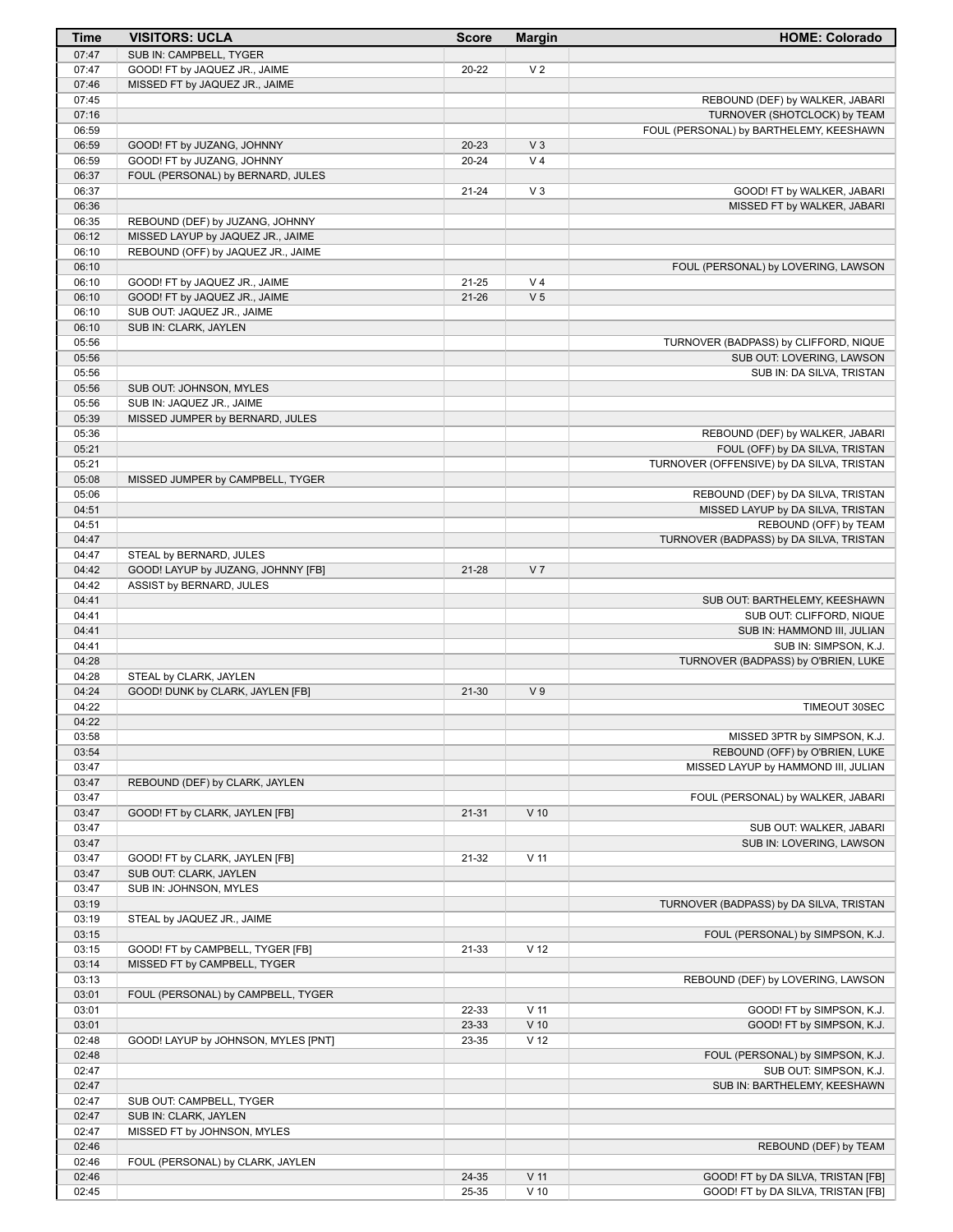| <b>Time</b> | <b>VISITORS: UCLA</b>                    | <b>Score</b> | <b>Margin</b>   | <b>HOME: Colorado</b>                      |
|-------------|------------------------------------------|--------------|-----------------|--------------------------------------------|
| 02:32       | GOOD! LAYUP by JAQUEZ JR., JAIME         | 25-37        | V <sub>12</sub> |                                            |
| 02:32       |                                          |              |                 | FOUL (PERSONAL) by DA SILVA, TRISTAN       |
| 02:32       |                                          |              |                 | SUB OUT: O'BRIEN, LUKE                     |
| 02:32       |                                          |              |                 | SUB IN: CLIFFORD, NIQUE                    |
| 02:32       | GOOD! FT by JAQUEZ JR., JAIME            | 25-38        | V <sub>13</sub> |                                            |
| 02:17       |                                          |              |                 | TURNOVER (BADPASS) by BARTHELEMY, KEESHAWN |
| 02:17       | STEAL by BERNARD, JULES                  |              |                 |                                            |
| 01:57       | TURNOVER (OUTOFBOUNDS) by BERNARD, JULES |              |                 |                                            |
| 01:25       |                                          |              |                 | MISSED LAYUP by DA SILVA, TRISTAN          |
| 01:22       | REBOUND (DEF) by BERNARD, JULES          |              |                 |                                            |
| 01:16       | TIMEOUT 30SEC                            |              |                 |                                            |
| 01:16       | SUB OUT: CLARK, JAYLEN                   |              |                 |                                            |
| 01:16       | SUB OUT: BERNARD, JULES                  |              |                 |                                            |
| 01:16       | SUB IN: CAMPBELL, TYGER                  |              |                 |                                            |
| 01:16       | SUB IN: SINGLETON, DAVID                 |              |                 |                                            |
| 00:59       | GOOD! 3PTR by JUZANG, JOHNNY             | $25 - 41$    | V <sub>16</sub> |                                            |
| 00:59       | ASSIST by CAMPBELL, TYGER                |              |                 |                                            |
| 00:39       |                                          | $28 - 41$    | V <sub>13</sub> | GOOD! 3PTR by BARTHELEMY, KEESHAWN         |
| 00:39       |                                          |              |                 | ASSIST by DA SILVA, TRISTAN                |
| 00:07       | MISSED JUMPER by CAMPBELL, TYGER         |              |                 |                                            |
| 00:05       | REBOUND (OFF) by JOHNSON, MYLES          |              |                 |                                            |
| 00:01       | MISSED LAYUP by JUZANG, JOHNNY           |              |                 |                                            |
| 00:00       | REBOUND (OFF) by JUZANG, JOHNNY          |              |                 |                                            |
| 00:00       | GOOD! LAYUP by JUZANG, JOHNNY            | 28-43        | V <sub>15</sub> |                                            |

# **UCLA 43, Colorado 28**

| <b>Points (This Period)</b> | UCL            | COL            |
|-----------------------------|----------------|----------------|
| In the Paint                | 20             |                |
| Off Turns                   | 18             |                |
| 2nd Chance                  | 12             | 5              |
| <b>Fast Break</b>           |                |                |
| Bench                       | 15             |                |
| Per Poss                    | 1.265<br>20/34 | 0.875<br>12/32 |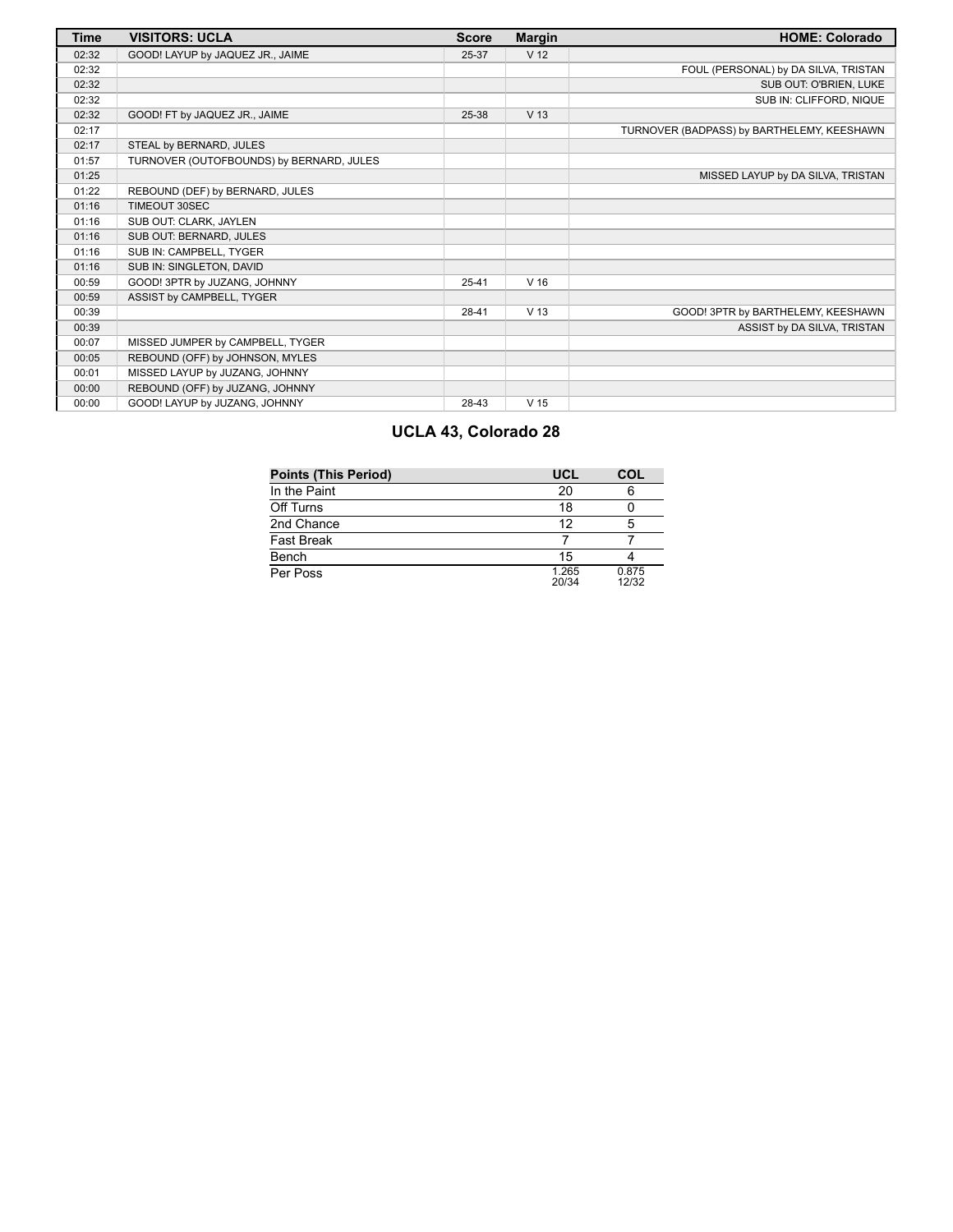### **Official Box Score UCLA vs Colorado Second Half Statistics Only January 22, 2022 at CU Events Center - Boulder**



# **UCLA 28**

| No. | Plaver                | S | <b>Pts</b> | FG        | 3FG     | <b>FT</b> | OR | <b>DR</b> | TR             | PF             | A            | TO | <b>B</b> lk  | Stl          | Min            | $+/-$        |
|-----|-----------------------|---|------------|-----------|---------|-----------|----|-----------|----------------|----------------|--------------|----|--------------|--------------|----------------|--------------|
| 01  | <b>BERNARD, JULES</b> | G | 6          | 1-4       | 0-1     | $4 - 4$   | 0  |           |                | $\overline{2}$ | 0            |    | 0            |              | 16             | $-3$         |
| 02  | RILEY, CODY           | F | 6          | $3 - 4$   | $0 - 0$ | $0 - 0$   |    |           | 2              |                | 0            | 2  | 0            |              | 17             | -9           |
| 03  | <b>JUZANG, JOHNNY</b> | G | 10         | $4 - 10$  | $0 - 1$ | $2 - 2$   | 0  | 4         | 4              | 2              | $\mathbf{0}$ |    | 0            |              | 20             | -9           |
| 10  | CAMPBELL, TYGER       | G | 3          | $1 - 5$   | $1 - 3$ | $0 - 0$   |    |           | $\overline{2}$ | 0              |              |    | 0            |              | 17             | $-10$        |
| 24  | JAQUEZ JR., JAIME     | G | 3          | $1-5$     | 1-3     | $0 - 0$   |    | 1         | $\mathcal{P}$  |                |              | 0  | 0            | 0            | 17             | -5           |
| 00  | CLARK, JAYLEN         | G | $\Omega$   | $0 - 0$   | $0 - 0$ | $0 - 0$   | 0  | 0         | 0              | 3              | $\mathbf{0}$ | 0  | $\mathbf{0}$ | $\Omega$     | $\overline{4}$ | $\mathbf{0}$ |
| 15  | <b>JOHNSON, MYLES</b> | C | 0          | $0 - 0$   | $0 - 0$ | $0 - 0$   | 0  | 0         | $\Omega$       | 0              | $\Omega$     | 1  | 0            | 0            | 2              | -2           |
| 23  | WATSON, PEYTON        | G | 0          | $0 - 0$   | $0 - 0$ | $0 - 0$   | 0  | 0         | 0              | $\Omega$       | $\Omega$     | 0  | $\Omega$     | $\Omega$     | $\Omega$       | $\mathbf{0}$ |
| 34  | SINGLETON, DAVID      | G | 0          | $0 - 0$   | $0-0$   | $0 - 0$   | 0  | $\Omega$  | $\Omega$       | $\Omega$       | $\Omega$     | 0  | 0            | <sup>0</sup> | 7              | $-7$         |
|     | <b>TEAM</b>           |   |            |           |         |           | 2  | 0         | 2              | 0              |              | 0  |              |              |                |              |
|     | <b>TOTALS</b>         |   | 28         | $10 - 28$ | $2 - 8$ | $6-6$     | 5  | 8         | 13             | 9              | $\mathbf{2}$ | 6  | 0            | 4            | 100            |              |
|     |                       |   |            |           |         |           |    |           |                |                |              |    |              |              |                |              |

| <b>Shooting By Period</b><br>Period | FG        | FG%   | 3FG     | 3FG%  |         | FT%   | Deadball Rebounds: 0.0<br>Last FG Half: UCL - |
|-------------------------------------|-----------|-------|---------|-------|---------|-------|-----------------------------------------------|
| 2nd Half                            | $10 - 28$ | 36%   | $2 - 8$ | 25%   | 6-6     | 100%  |                                               |
| Game                                | 25-58     | 43.1% | $6-14$  | 42.9% | $15-18$ | 83.3% |                                               |

# **Colorado 37**

| No.               | Plaver                 | S | <b>Pts</b> | FG        | 3FG     | <b>FT</b> | <b>OR</b>      | DR | TR             | PF            | A        | TO | <b>Blk</b> | Stl      | Min | $+/-$        |
|-------------------|------------------------|---|------------|-----------|---------|-----------|----------------|----|----------------|---------------|----------|----|------------|----------|-----|--------------|
| 03                | BARTHELEMY, KEESHAWN   | G | 0          | $0-0$     | $0 - 0$ | $0 - 0$   | 0              | 0  | 0              | 0             | 0        | 0  | 0          |          | 4   | 0            |
| $12 \overline{ }$ | <b>WALKER, JABARI</b>  | F | 9          | $3 - 7$   | $0 - 1$ | $3 - 3$   | 0              | 3  | 3              | 0             | 0        |    |            | 0        | 16  | 6            |
| 21                | <b>BATTEY, EVAN</b>    | F | 14         | $5 - 5$   | $2 - 2$ | $2 - 2$   | $\Omega$       |    |                | 2             | 0        |    | 0          | $\Omega$ | 14  | 7            |
| 23                | DA SILVA, TRISTAN      | F | 6          | $3 - 5$   | $0 - 2$ | $0 - 0$   | $\overline{2}$ | 0  | $\overline{2}$ | $\mathcal{P}$ | 2        | 1  | $\Omega$   | $\Omega$ | 18  | 5            |
| 32                | <b>CLIFFORD, NIQUE</b> | G | 0          | $0 - 1$   | $0 - 0$ | $0 - 0$   | 0              | 3  | 3              | 3             | 2        |    |            | 0        | 13  | $\mathbf{0}$ |
| 00                | O'BRIEN, LUKE          | G | 0          | $0 - 1$   | $0 - 1$ | $0 - 0$   | 0              |    |                | 0             | $\Omega$ | 0  | $\Omega$   | 0        | 7   | 9            |
| 01                | HAMMOND III, JULIAN    | G | 0          | $0 - 1$   | $0 - 1$ | $0 - 0$   | 0              | 0  | 0              | 0             | 2        | 0  | $\Omega$   | 0        |     | 9            |
| 02                | SIMPSON, K.J.          | G | 6          | $3 - 6$   | $0 - 0$ | $0 - 0$   |                | 4  | 5              |               | 4        |    | $\Omega$   | $\Omega$ | 16  | 9            |
| 34                | LOVERING, LAWSON       | С | 2          | 1-1       | $0 - 0$ | $0 - 0$   | 0              | 0  | 0              | 1             | $\Omega$ |    |            | $\Omega$ | 4   | $\mathbf{0}$ |
|                   | <b>TEAM</b>            |   |            |           |         |           | 1              | л  | 2              | $\Omega$      |          | 1  |            |          |     |              |
|                   | <b>TOTALS</b>          |   | 37         | $15 - 27$ | $2 - 7$ | $5-5$     | 4              | 13 | 17             | 9             | 10       | 7  | 3          |          | 100 |              |
|                   |                        |   |            |           |         |           |                |    |                |               |          |    |            |          |     |              |

| <b>Shooting By Period</b><br>Period | FG        | FG%   | 3FG      | 3FG%  | FT    | FT%   |  |
|-------------------------------------|-----------|-------|----------|-------|-------|-------|--|
| 2nd Half                            | 15-27     | .56%  | $2 - 7$  | 29%   | 5-5   | 100%  |  |
| Game                                | $22 - 44$ | 50.0% | $6 - 15$ | 40.0% | 15-17 | 88.2% |  |

*Deadball Rebounds:* 1,0 *Last FG Half:* COL -

| Game Notes:                                                       | <b>Score</b> | 1st | 2 <sub>nd</sub> | TOT | <b>Points (This Period)</b> | UCL COL        |               |
|-------------------------------------------------------------------|--------------|-----|-----------------|-----|-----------------------------|----------------|---------------|
| Officials: Mike Reed, Eric Curry, Deldre Carr<br>Attendance: 8774 | UCL          | 43  | 28              | 71  | In the Paint                |                | 26            |
|                                                                   | COL          | 28  | 37              | 65  | Off Turns                   |                |               |
| Start Time: 09:06 PM ET                                           |              |     |                 |     | 2nd Chance                  |                |               |
| End Time: 11:17 PM ET<br>Game Duration: 2:10                      |              |     |                 |     | <b>Fast Break</b>           |                |               |
| Conference Game:                                                  |              |     |                 |     | Bench                       |                |               |
|                                                                   |              |     |                 |     | Per Poss                    | 0.903<br>13/31 | .156<br>18/32 |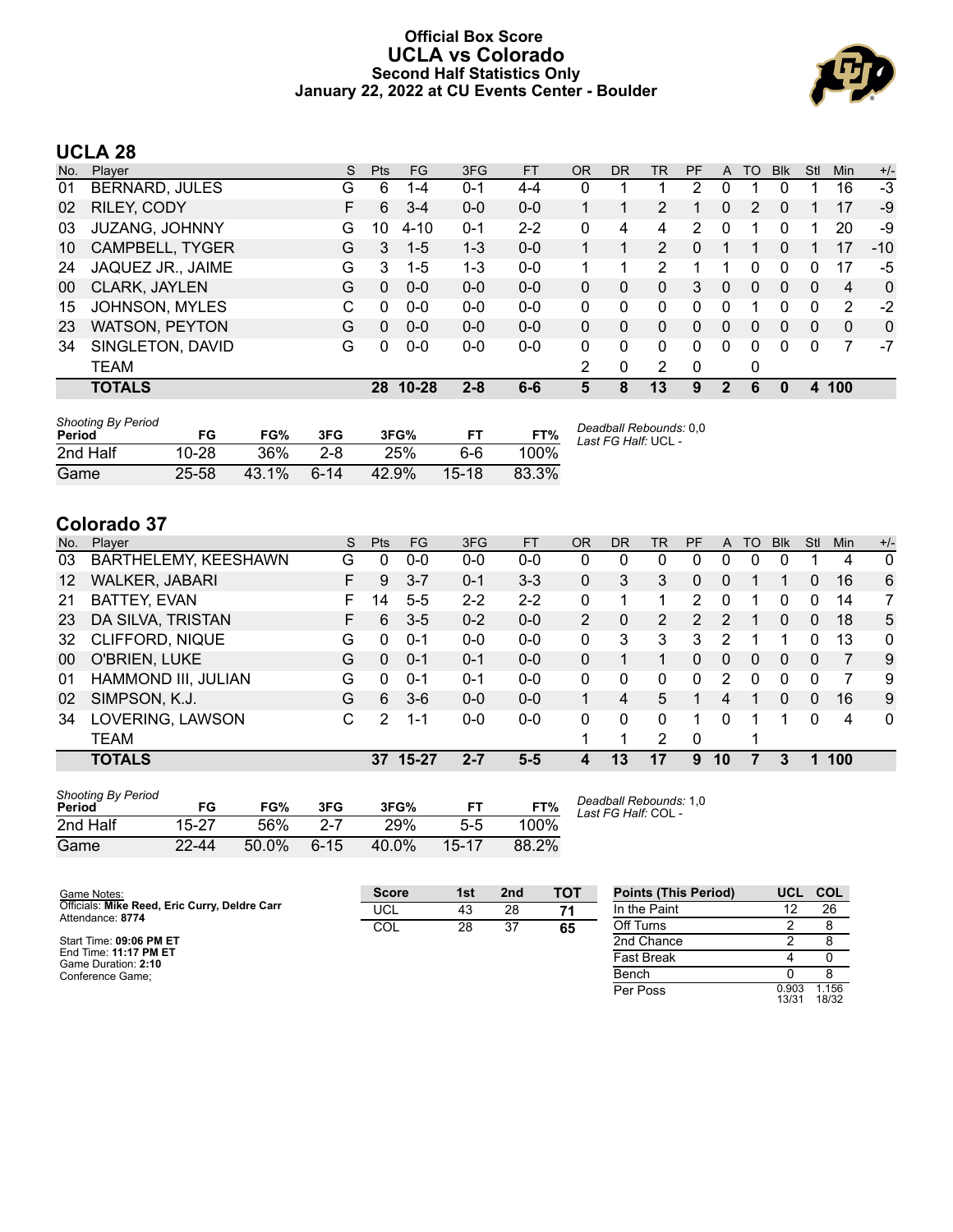#### **Official Play-By-Play UCLA vs Colorado Second Half January 22, 2022 at CU Events Center - Boulder**



### **Period 2**

<mark>Starters:</mark><br>UCLA: 1 BERNARD,JULES (G); 2 RILEY,CODY (F); 3 JUZANG,JOHNNY (G); 10 CAMPBELL,TYGER (G); 24 JAQUEZ JR.,JAIME (G);<br>Colorado: 3 BARTHELEMY,KEESHAWN (G); 12 WALKER,JABARI (F); 21 BATTEY,EVAN (F); 23 DA SILVA,TRIST

| Time           | <b>VISITORS: UCLA</b>                  | <b>Score</b> | <b>Margin</b>   | <b>HOME: Colorado</b>                  |
|----------------|----------------------------------------|--------------|-----------------|----------------------------------------|
| 20:00          |                                        |              |                 | SUB OUT: HAMMOND III, JULIAN           |
| 20:00          |                                        |              |                 | SUB OUT: LOVERING, LAWSON              |
| 20:00          |                                        |              |                 | SUB IN: WALKER, JABARI                 |
| 20:00          |                                        |              |                 | SUB IN: BATTEY, EVAN                   |
| 20:00          | SUB OUT: JOHNSON, MYLES                |              |                 |                                        |
| 20:00          | SUB OUT: SINGLETON, DAVID              |              |                 |                                        |
| 20:00          | SUB IN: BERNARD, JULES                 |              |                 |                                        |
| 20:00          | SUB IN: RILEY, CODY                    |              |                 |                                        |
| 19:44          |                                        | $30 - 43$    | V <sub>13</sub> | GOOD! LAYUP by WALKER, JABARI          |
| 19:44          |                                        |              |                 | ASSIST by DA SILVA, TRISTAN            |
| 19:20          | GOOD! LAYUP by RILEY, CODY             | 30-45        | V <sub>15</sub> |                                        |
| 19:00          |                                        |              |                 | MISSED LAYUP by CLIFFORD, NIQUE        |
| 18:58          | REBOUND (DEF) by JUZANG, JOHNNY        |              |                 |                                        |
| 18:35          |                                        |              |                 | FOUL (PERSONAL) by BATTEY, EVAN        |
| 18:30          | MISSED LAYUP by JAQUEZ JR., JAIME      |              |                 |                                        |
| 18:30          |                                        |              |                 | BLOCK by WALKER, JABARI                |
| 18:27          |                                        |              |                 | REBOUND (DEF) by WALKER, JABARI        |
| 18:19          |                                        |              |                 | MISSED LAYUP by WALKER, JABARI         |
| 18:17          | REBOUND (DEF) by JUZANG, JOHNNY        |              |                 |                                        |
| 17:53<br>17:53 | TURNOVER (BADPASS) by RILEY, CODY      |              |                 |                                        |
| 17:47          |                                        |              |                 | STEAL by BARTHELEMY, KEESHAWN          |
| 17:43          | REBOUND (DEF) by RILEY, CODY           |              |                 | MISSED 3PTR by WALKER, JABARI          |
| 17:38          | GOOD! LAYUP by BERNARD, JULES          | 30-47        | V 17            |                                        |
| 17:15          |                                        |              |                 | TURNOVER (BADPASS) by WALKER, JABARI   |
| 17:15          | STEAL by CAMPBELL, TYGER               |              |                 |                                        |
| 17:04          | MISSED JUMPER by CAMPBELL, TYGER       |              |                 |                                        |
| 17:00          |                                        |              |                 | REBOUND (DEF) by CLIFFORD, NIQUE       |
| 16:56          |                                        |              |                 | MISSED 3PTR by DA SILVA, TRISTAN       |
| 16:51          | REBOUND (DEF) by JUZANG, JOHNNY        |              |                 |                                        |
| 16:32          | FOUL (OFF) by JUZANG, JOHNNY           |              |                 |                                        |
| 16:32          | TURNOVER (OFFENSIVE) by JUZANG, JOHNNY |              |                 |                                        |
| 16:21          |                                        | 32-47        | V <sub>15</sub> | GOOD! DUNK by DA SILVA, TRISTAN        |
| 16:21          |                                        |              |                 | ASSIST by CLIFFORD, NIQUE              |
| 15:49          | MISSED LAYUP by RILEY, CODY            |              |                 |                                        |
| 15:48          | REBOUND (OFF) by TEAM                  |              |                 |                                        |
| 15:48          |                                        |              |                 |                                        |
| 15:48          |                                        |              |                 | SUB OUT: BARTHELEMY, KEESHAWN          |
| 15:48          |                                        |              |                 | SUB IN: SIMPSON, K.J.                  |
| 15:48          | SUB OUT: RILEY, CODY                   |              |                 |                                        |
| 15:48          | SUB IN: JOHNSON, MYLES                 |              |                 |                                        |
| 15:46          | MISSED JUMPER by JUZANG, JOHNNY        |              |                 |                                        |
| 15:46          |                                        |              |                 | BLOCK by CLIFFORD, NIQUE               |
| 15:45          | REBOUND (OFF) by TEAM                  |              |                 |                                        |
| 15:31          | MISSED 3PTR by BERNARD, JULES          |              |                 |                                        |
| 15:28          |                                        |              |                 | REBOUND (DEF) by WALKER, JABARI        |
| 15:17          |                                        |              |                 | MISSED LAYUP by WALKER, JABARI         |
| 15:14          | REBOUND (DEF) by CAMPBELL, TYGER       |              |                 |                                        |
| 15:08          | MISSED 3PTR by CAMPBELL, TYGER         |              |                 |                                        |
| 15:05          |                                        |              |                 | REBOUND (DEF) by CLIFFORD, NIQUE       |
| 15:01          |                                        |              |                 | TURNOVER (LOSTBALL) by CLIFFORD, NIQUE |
| 15:01          |                                        |              |                 | SUB OUT: WALKER, JABARI                |
| 15:01          |                                        |              |                 | SUB IN: O'BRIEN, LUKE                  |
| 15:01          | SUB OUT: CAMPBELL, TYGER               |              |                 |                                        |
| 15:01          | SUB OUT: JOHNSON, MYLES                |              |                 |                                        |
| 15:01          | SUB IN: RILEY, CODY                    |              |                 |                                        |
| 15:01          | SUB IN: SINGLETON, DAVID               |              |                 |                                        |
| 15:01          |                                        |              |                 | SUB OUT: CLIFFORD, NIQUE               |
| 15:01          |                                        |              |                 | SUB IN: HAMMOND III, JULIAN            |
| 14:39          | MISSED JUMPER by BERNARD, JULES        |              |                 |                                        |
| 14:35          |                                        |              |                 | REBOUND (DEF) by O'BRIEN, LUKE         |
| 14:29          |                                        | 35-47        | V <sub>12</sub> | GOOD! 3PTR by BATTEY, EVAN             |
| 14:29          |                                        |              |                 | ASSIST by HAMMOND III, JULIAN          |
| 13:56          | GOOD! JUMPER by JUZANG, JOHNNY         | 35-49        | V <sub>14</sub> |                                        |
| 13:36          |                                        |              |                 | TURNOVER (OTHER) by TEAM               |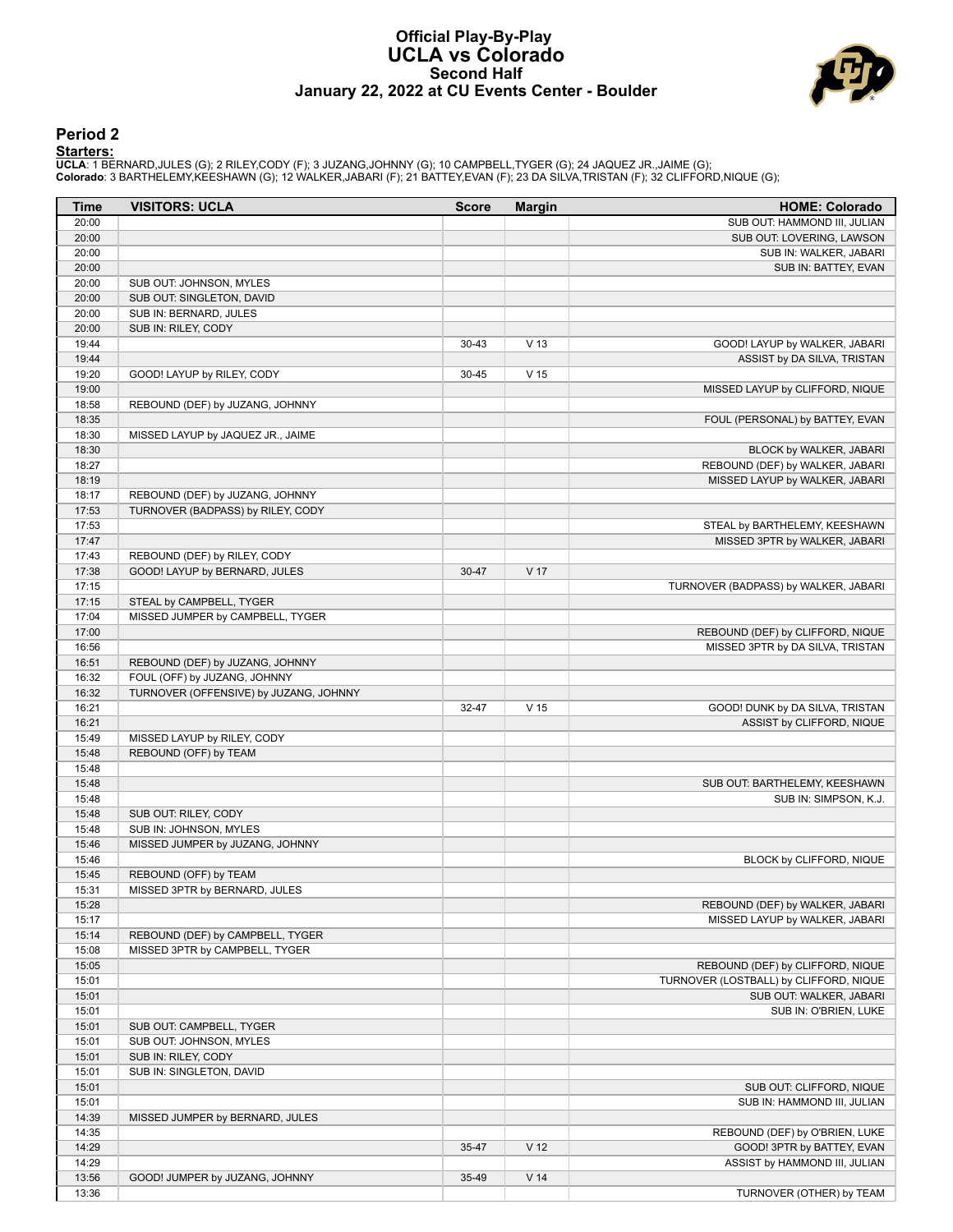| Time           | <b>VISITORS: UCLA</b>                  | <b>Score</b> | <b>Margin</b>   | <b>HOME: Colorado</b>                                          |
|----------------|----------------------------------------|--------------|-----------------|----------------------------------------------------------------|
| 13:36          |                                        |              |                 | SUB OUT: BATTEY, EVAN                                          |
| 13:36          |                                        |              |                 | SUB IN: WALKER, JABARI                                         |
| 13:23          | MISSED LAYUP by JUZANG, JOHNNY         |              |                 |                                                                |
| 13:21          |                                        |              |                 | REBOUND (DEF) by WALKER, JABARI                                |
| 13:10          | FOUL (PERSONAL) by RILEY, CODY         |              |                 |                                                                |
| 13:10          | SUB OUT: RILEY, CODY                   |              |                 |                                                                |
| 13:10          | SUB IN: JOHNSON, MYLES                 |              |                 |                                                                |
| 13:10          | SUB OUT: JAQUEZ JR., JAIME             |              |                 |                                                                |
| 13:10          | SUB IN: CLARK, JAYLEN                  |              |                 |                                                                |
| 13:06          | FOUL (PERSONAL) by BERNARD, JULES      |              |                 |                                                                |
| 13:04          |                                        |              |                 | TURNOVER (BADPASS) by SIMPSON, K.J.                            |
| 13:04          | STEAL by BERNARD, JULES                |              |                 |                                                                |
| 13:01<br>12:48 | TURNOVER (TRAVEL) by BERNARD, JULES    |              |                 |                                                                |
| 12:45          | FOUL (PERSONAL) by CLARK, JAYLEN       |              |                 | MISSED 3PTR by DA SILVA, TRISTAN                               |
| 12:40          |                                        |              |                 | REBOUND (OFF) by SIMPSON, K.J.                                 |
| 12:40          |                                        | 37-49        | V <sub>12</sub> | GOOD! LAYUP by SIMPSON, K.J.                                   |
| 12:11          | MISSED JUMPER by JUZANG, JOHNNY        |              |                 |                                                                |
| 12:09          |                                        |              |                 | REBOUND (DEF) by SIMPSON, K.J.                                 |
| 12:09          | FOUL (PERSONAL) by CLARK, JAYLEN       |              |                 |                                                                |
| 12:09          |                                        |              |                 | SUB OUT: DA SILVA, TRISTAN                                     |
| 12:09          |                                        |              |                 | SUB IN: BATTEY, EVAN                                           |
| 12:09          | SUB OUT: BERNARD, JULES                |              |                 |                                                                |
| 12:09          | SUB IN: CAMPBELL, TYGER                |              |                 |                                                                |
| 11:50          |                                        |              |                 | MISSED 3PTR by HAMMOND III, JULIAN                             |
| 11:48          |                                        |              |                 | REBOUND (OFF) by TEAM                                          |
| 11:48          |                                        |              |                 |                                                                |
| 11:48          | SUB OUT: JOHNSON, MYLES                |              |                 |                                                                |
| 11:48          | SUB IN: RILEY, CODY                    |              |                 |                                                                |
| 11:37          |                                        | 39-49        | $V$ 10          | GOOD! LAYUP by SIMPSON, K.J.                                   |
| 11:16          | TURNOVER (LOSTBALL) by CAMPBELL, TYGER |              |                 |                                                                |
| 11:01          |                                        | 41-49        | V8              | GOOD! JUMPER by BATTEY, EVAN [PNT]                             |
| 11:01          |                                        |              |                 | ASSIST by HAMMOND III, JULIAN                                  |
| 10:35          |                                        |              |                 | FOUL (PERSONAL) by BATTEY, EVAN                                |
| 10:35          |                                        |              |                 | SUB OUT: BATTEY, EVAN                                          |
| 10:35          |                                        |              |                 | SUB IN: LOVERING, LAWSON                                       |
| 10:35          |                                        |              |                 | SUB OUT: WALKER, JABARI                                        |
| 10:35          |                                        |              |                 | SUB IN: DA SILVA, TRISTAN                                      |
| 10:34          | MISSED JUMPER by JUZANG, JOHNNY        |              |                 |                                                                |
| 10:30          | REBOUND (OFF) by CAMPBELL, TYGER       |              |                 |                                                                |
| 10:20          | MISSED LAYUP by JAQUEZ JR., JAIME      |              |                 |                                                                |
| 10:20          |                                        |              |                 | BLOCK by LOVERING, LAWSON                                      |
| 10:11          | REBOUND (OFF) by JAQUEZ JR., JAIME     |              |                 |                                                                |
| 10:10          | GOOD! LAYUP by RILEY, CODY             | 41-51        | $V$ 10          |                                                                |
| 10:10          | ASSIST by JAQUEZ JR., JAIME            |              |                 |                                                                |
| 10:06          | SUB OUT: CLARK, JAYLEN                 |              |                 |                                                                |
| 10:06          | SUB IN: JAQUEZ JR., JAIME              |              |                 |                                                                |
| 09:55          |                                        | 43-51        | V8              | GOOD! LAYUP by LOVERING, LAWSON                                |
| 09:55<br>09:32 |                                        |              |                 | ASSIST by SIMPSON, K.J.<br>FOUL (PERSONAL) by LOVERING, LAWSON |
| 09:27          | <b>TIMEOUT TEAM</b>                    |              |                 |                                                                |
| 09:18          | GOOD! LAYUP by JUZANG, JOHNNY          | 43-53        | $V$ 10          |                                                                |
| 09:07          | FOUL (PERSONAL) by JUZANG, JOHNNY      |              |                 |                                                                |
| 08:56          |                                        |              |                 | MISSED LAYUP by SIMPSON, K.J.                                  |
| 08:53          |                                        |              |                 | REBOUND (OFF) by DA SILVA, TRISTAN                             |
| 08:53          |                                        | 45-53        | V8              | GOOD! LAYUP by DA SILVA, TRISTAN                               |
| 08:33          | MISSED 3PTR by JUZANG, JOHNNY          |              |                 |                                                                |
| 08:30          |                                        |              |                 | REBOUND (DEF) by SIMPSON, K.J.                                 |
| 08:22          |                                        |              |                 | MISSED 3PTR by O'BRIEN, LUKE                                   |
| 08:15          |                                        |              |                 | REBOUND (OFF) by DA SILVA, TRISTAN                             |
| 08:15          |                                        | 47-53        | $V_6$           | GOOD! LAYUP by DA SILVA, TRISTAN                               |
| 08:09          | <b>TIMEOUT TEAM</b>                    |              |                 |                                                                |
| 08:09          |                                        |              |                 | SUB OUT: O'BRIEN, LUKE                                         |
| 08:09          |                                        |              |                 | SUB IN: CLIFFORD, NIQUE                                        |
| 08:09          | SUB OUT: RILEY, CODY                   |              |                 |                                                                |
| 08:09          | SUB OUT: SINGLETON, DAVID              |              |                 |                                                                |
| 08:09          | SUB OUT: JAQUEZ JR., JAIME             |              |                 |                                                                |
| 08:09          | SUB IN: CLARK, JAYLEN                  |              |                 |                                                                |
| 08:09          | SUB IN: BERNARD, JULES                 |              |                 |                                                                |
| 08:09          | SUB IN: JOHNSON, MYLES                 |              |                 |                                                                |
| 07:49          | TURNOVER (LOSTBALL) by JOHNSON, MYLES  |              |                 |                                                                |
| 07:49          |                                        |              |                 | SUB OUT: HAMMOND III, JULIAN                                   |
| 07:49          |                                        |              |                 | SUB IN: WALKER, JABARI                                         |
| 07:49          | SUB OUT: JOHNSON, MYLES                |              |                 |                                                                |
| 07:49          | SUB IN: RILEY, CODY                    |              |                 |                                                                |
| 07:29          |                                        |              |                 | TURNOVER (TRAVEL) by DA SILVA, TRISTAN                         |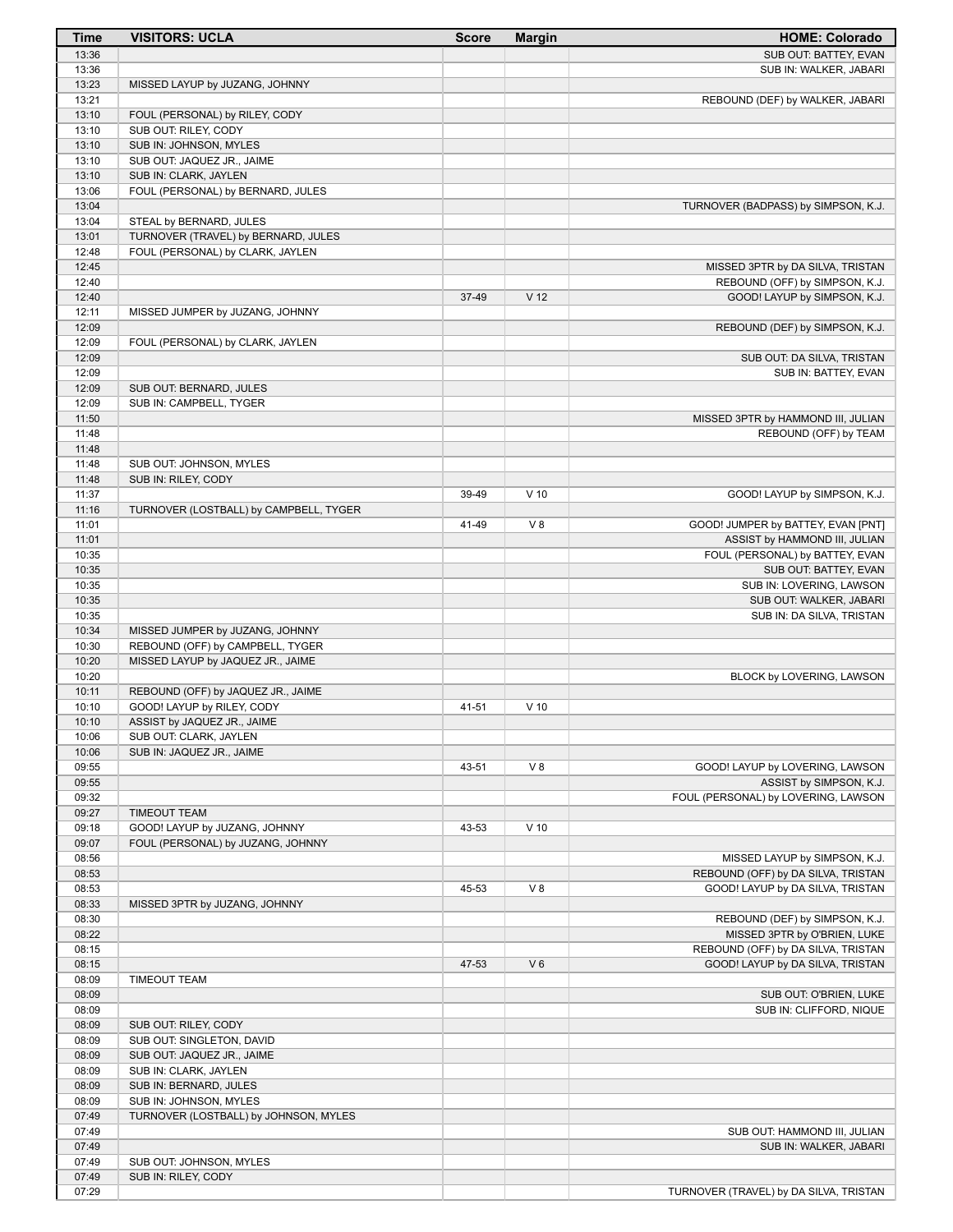| Time           | <b>VISITORS: UCLA</b>                | <b>Score</b>   | <b>Margin</b>           | <b>HOME: Colorado</b>                                 |
|----------------|--------------------------------------|----------------|-------------------------|-------------------------------------------------------|
| 07:29          | SUB OUT: CLARK, JAYLEN               |                |                         |                                                       |
| 07:29          | SUB IN: JAQUEZ JR., JAIME            |                |                         |                                                       |
| 07:01          | GOOD! LAYUP by RILEY, CODY [PNT]     | 47-55          | V8                      |                                                       |
| 06:42<br>06:42 | STEAL by RILEY, CODY                 |                |                         | TURNOVER (BADPASS) by LOVERING, LAWSON                |
| 06:32          | MISSED JUMPER by JUZANG, JOHNNY      |                |                         |                                                       |
| 06:31          | REBOUND (OFF) by RILEY, CODY         |                |                         |                                                       |
| 06:31          | TURNOVER (TRAVEL) by RILEY, CODY     |                |                         |                                                       |
| 06:31          |                                      |                |                         | SUB OUT: LOVERING, LAWSON                             |
| 06:31          |                                      |                |                         | SUB IN: BATTEY, EVAN                                  |
| 06:14          |                                      | 49-55          | $V_6$                   | GOOD! LAYUP by BATTEY, EVAN                           |
| 06:14          |                                      |                |                         | ASSIST by SIMPSON, K.J.                               |
| 05:38<br>05:35 | MISSED JUMPER by CAMPBELL, TYGER     |                |                         | REBOUND (DEF) by SIMPSON, K.J.                        |
| 05:31          |                                      |                |                         | MISSED LAYUP by SIMPSON, K.J.                         |
| 05:29          | REBOUND (DEF) by JAQUEZ JR., JAIME   |                |                         |                                                       |
| 05:13          |                                      |                |                         | FOUL (PERSONAL) by DA SILVA, TRISTAN                  |
| 05:11          | MISSED 3PTR by JAQUEZ JR., JAIME     |                |                         |                                                       |
| 05:09          |                                      |                |                         | REBOUND (DEF) by TEAM                                 |
| 05:00<br>05:00 |                                      | 52-55          | $V_3$                   | GOOD! 3PTR by BATTEY, EVAN<br>ASSIST by SIMPSON, K.J. |
| 04:43          | GOOD! 3PTR by JAQUEZ JR., JAIME      | 52-58          | $V_6$                   |                                                       |
| 04:43          | ASSIST by CAMPBELL, TYGER            |                |                         |                                                       |
| 04:16          |                                      |                |                         | TURNOVER (LOSTBALL) by BATTEY, EVAN                   |
| 04:16          | STEAL by JUZANG, JOHNNY              |                |                         |                                                       |
| 03:54          | MISSED LAYUP by BERNARD, JULES       |                |                         |                                                       |
| 03:51          |                                      |                |                         | REBOUND (DEF) by SIMPSON, K.J.                        |
| 03:49          |                                      | 54-58          | V <sub>4</sub>          | GOOD! LAYUP by WALKER, JABARI                         |
| 03:49<br>03:49 | FOUL (PERSONAL) by JAQUEZ JR., JAIME |                |                         | ASSIST by SIMPSON, K.J.                               |
| 03:49          |                                      | 55-58          | V <sub>3</sub>          | GOOD! FT by WALKER, JABARI                            |
| 03:24          | GOOD! JUMPER by JUZANG, JOHNNY       | 55-60          | V <sub>5</sub>          |                                                       |
| 03:06          | FOUL (PERSONAL) by BERNARD, JULES    |                |                         |                                                       |
| 03:06          |                                      | 56-60          | V <sub>4</sub>          | GOOD! FT by WALKER, JABARI                            |
| 03:06          |                                      | 57-60          | V <sub>3</sub>          | GOOD! FT by WALKER, JABARI                            |
| 02:56<br>02:32 | GOOD! JUMPER by JUZANG, JOHNNY [PNT] | 57-62<br>59-62 | V <sub>5</sub><br>$V_3$ | GOOD! LAYUP by BATTEY, EVAN [PNT]                     |
| 02:32          |                                      |                |                         | ASSIST by CLIFFORD, NIQUE                             |
| 02:13          | MISSED 3PTR by JAQUEZ JR., JAIME     |                |                         |                                                       |
| 02:09          |                                      |                |                         | REBOUND (DEF) by BATTEY, EVAN                         |
| 01:54          |                                      | 61-62          | V <sub>1</sub>          | GOOD! DUNK by WALKER, JABARI                          |
| 01:54          |                                      |                |                         | ASSIST by DA SILVA, TRISTAN                           |
| 01:36<br>01:27 | GOOD! 3PTR by CAMPBELL, TYGER        | 61-65          | V <sub>4</sub>          | TIMEOUT 30SEC                                         |
| 01:14          | SUB OUT: CAMPBELL, TYGER             |                |                         |                                                       |
| 01:14          | SUB IN: CLARK, JAYLEN                |                |                         |                                                       |
| 01:14          | FOUL (PERSONAL) by CLARK, JAYLEN     |                |                         |                                                       |
| 01:14          | SUB OUT: CLARK, JAYLEN               |                |                         |                                                       |
| 01:14          | SUB IN: CAMPBELL, TYGER              |                |                         |                                                       |
| 01:14<br>01:14 |                                      | 62-65<br>63-65 | $V_3$<br>V <sub>2</sub> | GOOD! FT by BATTEY, EVAN<br>GOOD! FT by BATTEY, EVAN  |
| 01:14          | MISSED 3PTR by CAMPBELL, TYGER       |                |                         |                                                       |
| 01:14          |                                      |                |                         | REBOUND (DEF) by CLIFFORD, NIQUE                      |
| 00:36          |                                      |                |                         | <b>TIMEOUT TEAM</b>                                   |
| 00:36          | SUB OUT: CAMPBELL, TYGER             |                |                         |                                                       |
| 00:36          | SUB IN: CLARK, JAYLEN                |                |                         |                                                       |
| 00:26<br>00:22 | REBOUND (DEF) by JUZANG, JOHNNY      |                |                         | MISSED LAYUP by SIMPSON, K.J.                         |
| 00:17          |                                      |                |                         | FOUL (PERSONAL) by CLIFFORD, NIQUE                    |
| 00:17          |                                      |                |                         | SUB OUT: BATTEY, EVAN                                 |
| 00:17          |                                      |                |                         | SUB IN: O'BRIEN, LUKE                                 |
| 00:17          | SUB OUT: CLARK, JAYLEN               |                |                         |                                                       |
| 00:17          | SUB OUT: RILEY, CODY                 |                |                         |                                                       |
| 00:17          | SUB IN: CAMPBELL, TYGER              |                |                         |                                                       |
| 00:17<br>00:16 | SUB IN: SINGLETON, DAVID             |                |                         | FOUL (PERSONAL) by CLIFFORD, NIQUE                    |
| 00:16          |                                      |                |                         | SUB OUT: O'BRIEN, LUKE                                |
| 00:16          |                                      |                |                         | SUB IN: BATTEY, EVAN                                  |
| 00:16          | SUB OUT: CAMPBELL, TYGER             |                |                         |                                                       |
| 00:16          | SUB IN: CLARK, JAYLEN                |                |                         |                                                       |
| 00:16          |                                      |                |                         | FOUL (PERSONAL) by CLIFFORD, NIQUE                    |
| 00:16          | GOOD! FT by JUZANG, JOHNNY           | 63-66          | $V_3$                   |                                                       |
| 00:16<br>00:14 | GOOD! FT by JUZANG, JOHNNY           | 63-67          | V <sub>4</sub>          | TIMEOUT 30SEC                                         |
| 00:14          | SUB OUT: SINGLETON, DAVID            |                |                         |                                                       |
| 00:14          | SUB IN: RILEY, CODY                  |                |                         |                                                       |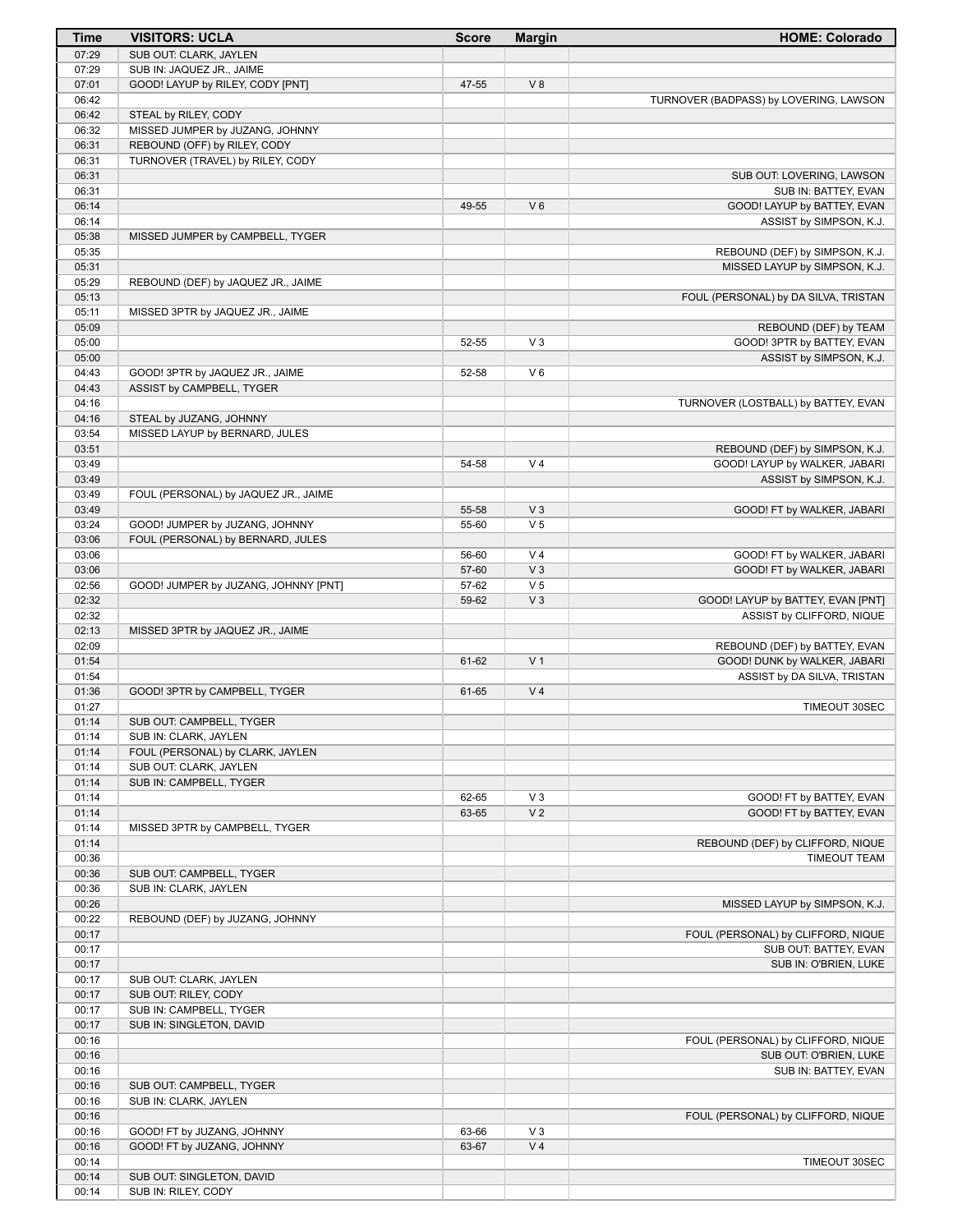| <b>Time</b> | <b>VISITORS: UCLA</b>           | <b>Score</b> | <b>Margin</b>  | <b>HOME: Colorado</b>                |
|-------------|---------------------------------|--------------|----------------|--------------------------------------|
| 00:07       |                                 |              |                | MISSED LAYUP by WALKER, JABARI       |
| 00:06       | REBOUND (DEF) by BERNARD, JULES |              |                |                                      |
| 00:06       |                                 |              |                | FOUL (PERSONAL) by SIMPSON, K.J.     |
| 00:06       | GOOD! FT by BERNARD, JULES [FB] | 63-68        | V <sub>5</sub> |                                      |
| 00:06       | GOOD! FT by BERNARD, JULES [FB] | 63-69        | V <sub>6</sub> |                                      |
| 00:01       |                                 | 65-69        | V <sub>4</sub> | GOOD! LAYUP by SIMPSON, K.J. [PNT]   |
| 00:01       |                                 |              |                | FOUL (PERSONAL) by DA SILVA, TRISTAN |
| 00:01       | GOOD! FT by BERNARD, JULES [FB] | 65-70        | V <sub>5</sub> |                                      |
| 00:01       | GOOD! FT by BERNARD, JULES [FB] | 65-71        | V <sub>6</sub> |                                      |

# **UCLA 71, Colorado 65**

| <b>Points (This Period)</b> | UCL            | COL            |
|-----------------------------|----------------|----------------|
| In the Paint                | 12             | 26             |
| Off Turns                   | ႒              |                |
| 2nd Chance                  | າ              |                |
| <b>Fast Break</b>           |                |                |
| Bench                       |                |                |
| Per Poss                    | 0.903<br>13/31 | 1.156<br>18/32 |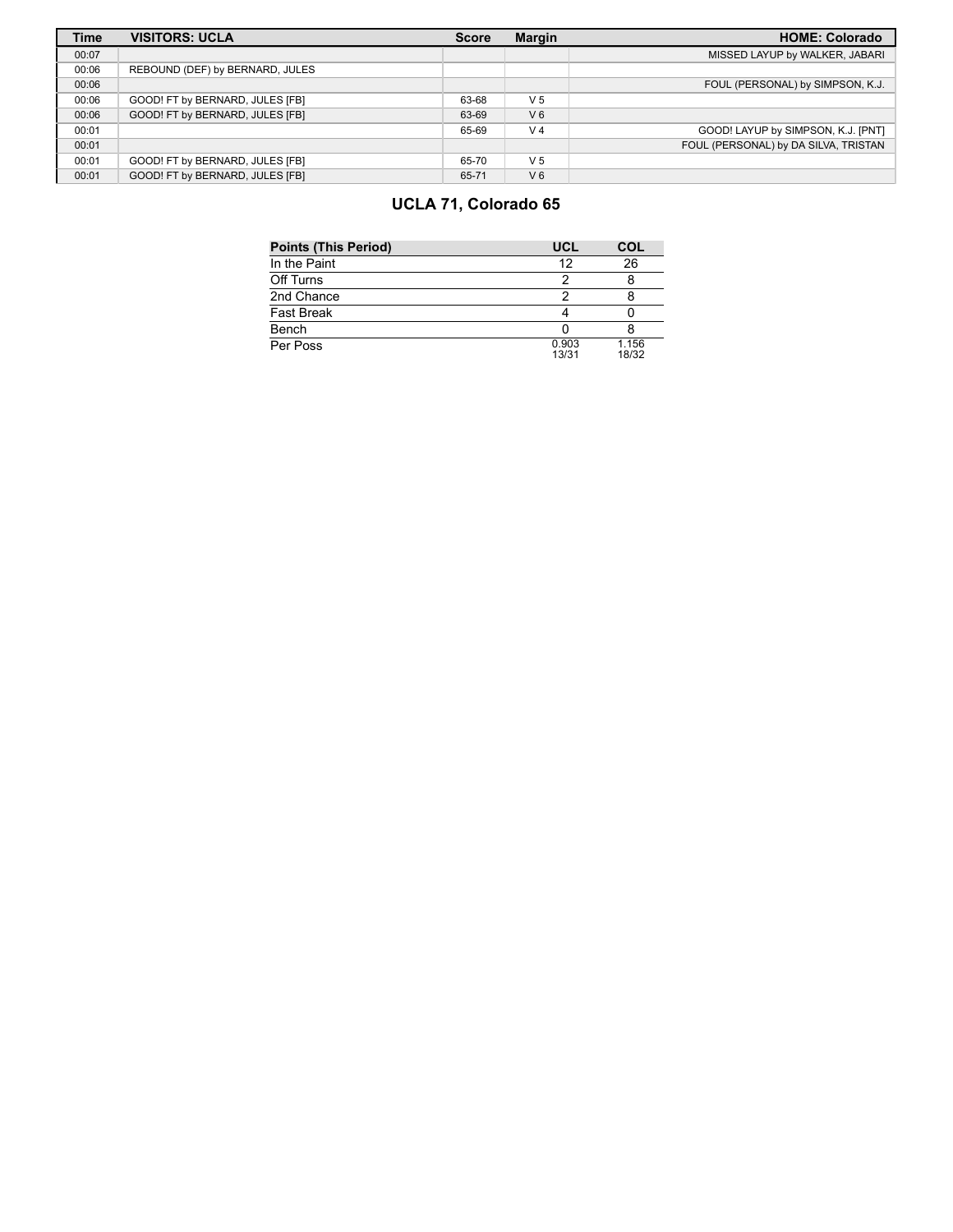### **Official Scoring/Possession Reference Chart UCLA vs Colorado Period 1 January 22, 2022 at CU Events Center - Boulder**



#### **Period 1**

<mark>Starters:</mark><br>UCLA: 1 BERNARD,JULES (G); 2 RILEY,CODY (F); 3 JUZANG,JOHNNY (G); 10 CAMPBELL,TYGER (G); 24 JAQUEZ JR.,JAIME (G);<br>Colorado: 3 BARTHELEMY,KEESHAWN (G); 12 WALKER,JABARI (F); 21 BATTEY,EVAN (F); 23 DA SILVA,TRIST

| <b>Time</b> | <b>VISITORS: UCLA</b>                | <b>Score</b> | <b>Margin</b>   | <b>HOME: Colorado</b>                   |
|-------------|--------------------------------------|--------------|-----------------|-----------------------------------------|
| 18:47       | GOOD! LAYUP by JOHNSON, MYLES        | $0 - 2$      | V <sub>2</sub>  |                                         |
| 18:25       | GOOD! LAYUP by JOHNSON, MYLES        | 0-4          | V 4             |                                         |
| 18:03       |                                      | $1 - 4$      | $V_3$           | GOOD! FT by WALKER, JABARI              |
| 18:03       |                                      | $2 - 4$      | V <sub>2</sub>  | GOOD! FT by WALKER, JABARI              |
| 17:17       | GOOD! 3PTR by JAQUEZ JR., JAIME      | $2 - 7$      | V <sub>5</sub>  |                                         |
| 16:42       | GOOD! 3PTR by SINGLETON, DAVID       | $2 - 10$     | V8              |                                         |
| 15:58       | GOOD! LAYUP by JAQUEZ JR., JAIME     | $2 - 12$     | $V$ 10          |                                         |
| 15:32       |                                      | $5 - 12$     | V 7             | GOOD! 3PTR by CLIFFORD, NIQUE           |
| 14:52       | GOOD! LAYUP by JOHNSON, MYLES        | 5-14         | V <sub>9</sub>  |                                         |
| 14:34       |                                      | $7 - 14$     | V 7             | GOOD! LAYUP by WALKER, JABARI           |
| 14:13       | GOOD! 3PTR by BERNARD, JULES         | $7 - 17$     | $V$ 10          |                                         |
| 13:56       |                                      | 10-17        | V 7             | GOOD! 3PTR by WALKER, JABARI            |
| 12:57       |                                      | $11 - 17$    | $V_6$           | GOOD! FT by SIMPSON, K.J. [FB]          |
| 12:57       |                                      | 12-17        | V <sub>5</sub>  | GOOD! FT by SIMPSON, K.J. [FB]          |
| 12:22       |                                      | 14-17        | V <sub>3</sub>  | GOOD! DUNK by WALKER, JABARI            |
| 10:14       | GOOD! JUMPER by JUZANG, JOHNNY       | 14-19        | V <sub>5</sub>  |                                         |
| 09:52       |                                      | 15-19        | V <sub>4</sub>  | GOOD! FT by BATTEY, EVAN                |
| 09:26       | GOOD! JUMPER by JUZANG, JOHNNY [PNT] | 15-21        | V6              |                                         |
| 09:01       |                                      | $17 - 21$    | V <sub>4</sub>  | GOOD! LAYUP by DA SILVA, TRISTAN        |
| 08:06       |                                      | 20-21        | V 1             | GOOD! 3PTR by BARTHELEMY, KEESHAWN [FB] |
| 07:47       | GOOD! FT by JAQUEZ JR., JAIME        | 20-22        | V <sub>2</sub>  |                                         |
| 06:59       | GOOD! FT by JUZANG, JOHNNY           | 20-23        | $V_3$           |                                         |
| 06:59       | GOOD! FT by JUZANG, JOHNNY           | 20-24        | V <sub>4</sub>  |                                         |
| 06:37       |                                      | 21-24        | $V_3$           | GOOD! FT by WALKER, JABARI              |
| 06:10       | GOOD! FT by JAQUEZ JR., JAIME        | 21-25        | V <sub>4</sub>  |                                         |
| 06:10       | GOOD! FT by JAQUEZ JR., JAIME        | 21-26        | V <sub>5</sub>  |                                         |
| 04:42       | GOOD! LAYUP by JUZANG, JOHNNY [FB]   | 21-28        | V <sub>7</sub>  |                                         |
| 04:24       | GOOD! DUNK by CLARK, JAYLEN [FB]     | $21 - 30$    | V <sub>9</sub>  |                                         |
| 03:47       | GOOD! FT by CLARK, JAYLEN [FB]       | 21-31        | $V$ 10          |                                         |
| 03:47       | GOOD! FT by CLARK, JAYLEN [FB]       | $21 - 32$    | V <sub>11</sub> |                                         |
| 03:15       | GOOD! FT by CAMPBELL, TYGER [FB]     | 21-33        | V <sub>12</sub> |                                         |
| 03:01       |                                      | 22-33        | V <sub>11</sub> | GOOD! FT by SIMPSON, K.J.               |
| 03:01       |                                      | 23-33        | $V$ 10          | GOOD! FT by SIMPSON, K.J.               |
| 02:48       | GOOD! LAYUP by JOHNSON, MYLES [PNT]  | 23-35        | V <sub>12</sub> |                                         |
| 02:46       |                                      | 24-35        | V <sub>11</sub> | GOOD! FT by DA SILVA, TRISTAN [FB]      |
| 02:45       |                                      | 25-35        | $V$ 10          | GOOD! FT by DA SILVA, TRISTAN [FB]      |
| 02:32       | GOOD! LAYUP by JAQUEZ JR., JAIME     | 25-37        | V <sub>12</sub> |                                         |
| 02:32       | GOOD! FT by JAQUEZ JR., JAIME        | 25-38        | V <sub>13</sub> |                                         |
| 00:59       | GOOD! 3PTR by JUZANG, JOHNNY         | 25-41        | V <sub>16</sub> |                                         |
| 00:39       |                                      | 28-41        | V <sub>13</sub> | GOOD! 3PTR by BARTHELEMY, KEESHAWN      |
| 00:00       | GOOD! LAYUP by JUZANG, JOHNNY        | 28-43        | V <sub>15</sub> |                                         |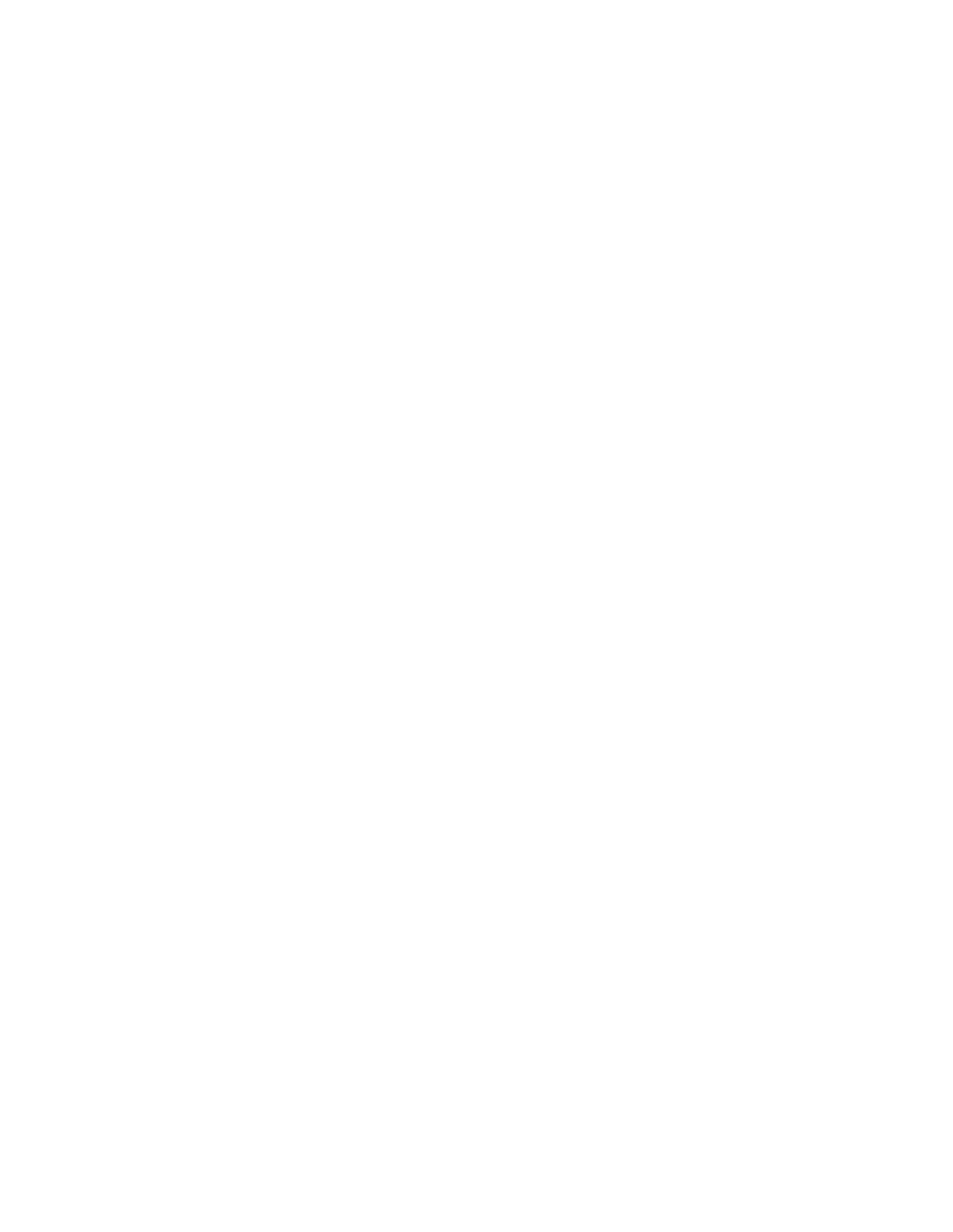#### **Official Scoring/Possession Reference Chart UCLA vs Colorado Period 2 January 22, 2022 at CU Events Center - Boulder**



### **Period 2**

<mark>Starters:</mark><br>UCLA: 1 BERNARD,JULES (G); 2 RILEY,CODY (F); 3 JUZANG,JOHNNY (G); 10 CAMPBELL,TYGER (G); 24 JAQUEZ JR.,JAIME (G);<br>Colorado: 3 BARTHELEMY,KEESHAWN (G); 12 WALKER,JABARI (F); 21 BATTEY,EVAN (F); 23 DA SILVA,TRIST

| <b>Time</b> | <b>VISITORS: UCLA</b>                | <b>Score</b> | <b>Margin</b>   | <b>HOME: Colorado</b>              |
|-------------|--------------------------------------|--------------|-----------------|------------------------------------|
| 19:44       |                                      | $30 - 43$    | V <sub>13</sub> | GOOD! LAYUP by WALKER, JABARI      |
| 19:20       | GOOD! LAYUP by RILEY, CODY           | 30-45        | V 15            |                                    |
| 17:38       | GOOD! LAYUP by BERNARD, JULES        | 30-47        | V <sub>17</sub> |                                    |
| 16:21       |                                      | 32-47        | V <sub>15</sub> | GOOD! DUNK by DA SILVA, TRISTAN    |
| 14:29       |                                      | 35-47        | V <sub>12</sub> | GOOD! 3PTR by BATTEY, EVAN         |
| 13:56       | GOOD! JUMPER by JUZANG, JOHNNY       | 35-49        | V <sub>14</sub> |                                    |
| 12:40       |                                      | 37-49        | V <sub>12</sub> | GOOD! LAYUP by SIMPSON, K.J.       |
| 11:37       |                                      | 39-49        | $V$ 10          | GOOD! LAYUP by SIMPSON, K.J.       |
| 11:01       |                                      | 41-49        | V8              | GOOD! JUMPER by BATTEY, EVAN [PNT] |
| 10:10       | GOOD! LAYUP by RILEY, CODY           | 41-51        | $V$ 10          |                                    |
| 09:55       |                                      | 43-51        | V8              | GOOD! LAYUP by LOVERING, LAWSON    |
| 09:18       | GOOD! LAYUP by JUZANG, JOHNNY        | 43-53        | $V$ 10          |                                    |
| 08:53       |                                      | 45-53        | V8              | GOOD! LAYUP by DA SILVA, TRISTAN   |
| 08:15       |                                      | 47-53        | $V_6$           | GOOD! LAYUP by DA SILVA, TRISTAN   |
| 07:01       | GOOD! LAYUP by RILEY, CODY [PNT]     | 47-55        | V8              |                                    |
| 06:14       |                                      | 49-55        | $V_6$           | GOOD! LAYUP by BATTEY, EVAN        |
| 05:00       |                                      | 52-55        | $V_3$           | GOOD! 3PTR by BATTEY, EVAN         |
| 04:43       | GOOD! 3PTR by JAQUEZ JR., JAIME      | 52-58        | $V_6$           |                                    |
| 03:49       |                                      | 54-58        | V <sub>4</sub>  | GOOD! LAYUP by WALKER, JABARI      |
| 03:49       |                                      | 55-58        | $V_3$           | GOOD! FT by WALKER, JABARI         |
| 03:24       | GOOD! JUMPER by JUZANG, JOHNNY       | 55-60        | V <sub>5</sub>  |                                    |
| 03:06       |                                      | 56-60        | V <sub>4</sub>  | GOOD! FT by WALKER, JABARI         |
| 03:06       |                                      | 57-60        | $V_3$           | GOOD! FT by WALKER, JABARI         |
| 02:56       | GOOD! JUMPER by JUZANG, JOHNNY [PNT] | 57-62        | V <sub>5</sub>  |                                    |
| 02:32       |                                      | 59-62        | $V_3$           | GOOD! LAYUP by BATTEY, EVAN [PNT]  |
| 01:54       |                                      | 61-62        | V <sub>1</sub>  | GOOD! DUNK by WALKER, JABARI       |
| 01:36       | GOOD! 3PTR by CAMPBELL, TYGER        | 61-65        | V <sub>4</sub>  |                                    |
| 01:14       |                                      | 62-65        | $V_3$           | GOOD! FT by BATTEY, EVAN           |
| 01:14       |                                      | 63-65        | V <sub>2</sub>  | GOOD! FT by BATTEY, EVAN           |
| 00:16       | GOOD! FT by JUZANG, JOHNNY           | 63-66        | V <sub>3</sub>  |                                    |
| 00:16       | GOOD! FT by JUZANG, JOHNNY           | 63-67        | V <sub>4</sub>  |                                    |
| 00:06       | GOOD! FT by BERNARD, JULES [FB]      | 63-68        | V <sub>5</sub>  |                                    |
| 00:06       | GOOD! FT by BERNARD, JULES [FB]      | 63-69        | $V_6$           |                                    |
| 00:01       |                                      | 65-69        | V <sub>4</sub>  | GOOD! LAYUP by SIMPSON, K.J. [PNT] |
| 00:01       | GOOD! FT by BERNARD, JULES [FB]      | 65-70        | V <sub>5</sub>  |                                    |
| 00:01       | GOOD! FT by BERNARD, JULES [FB]      | 65-71        | $V_6$           |                                    |

**UCLA 71, Colorado 65**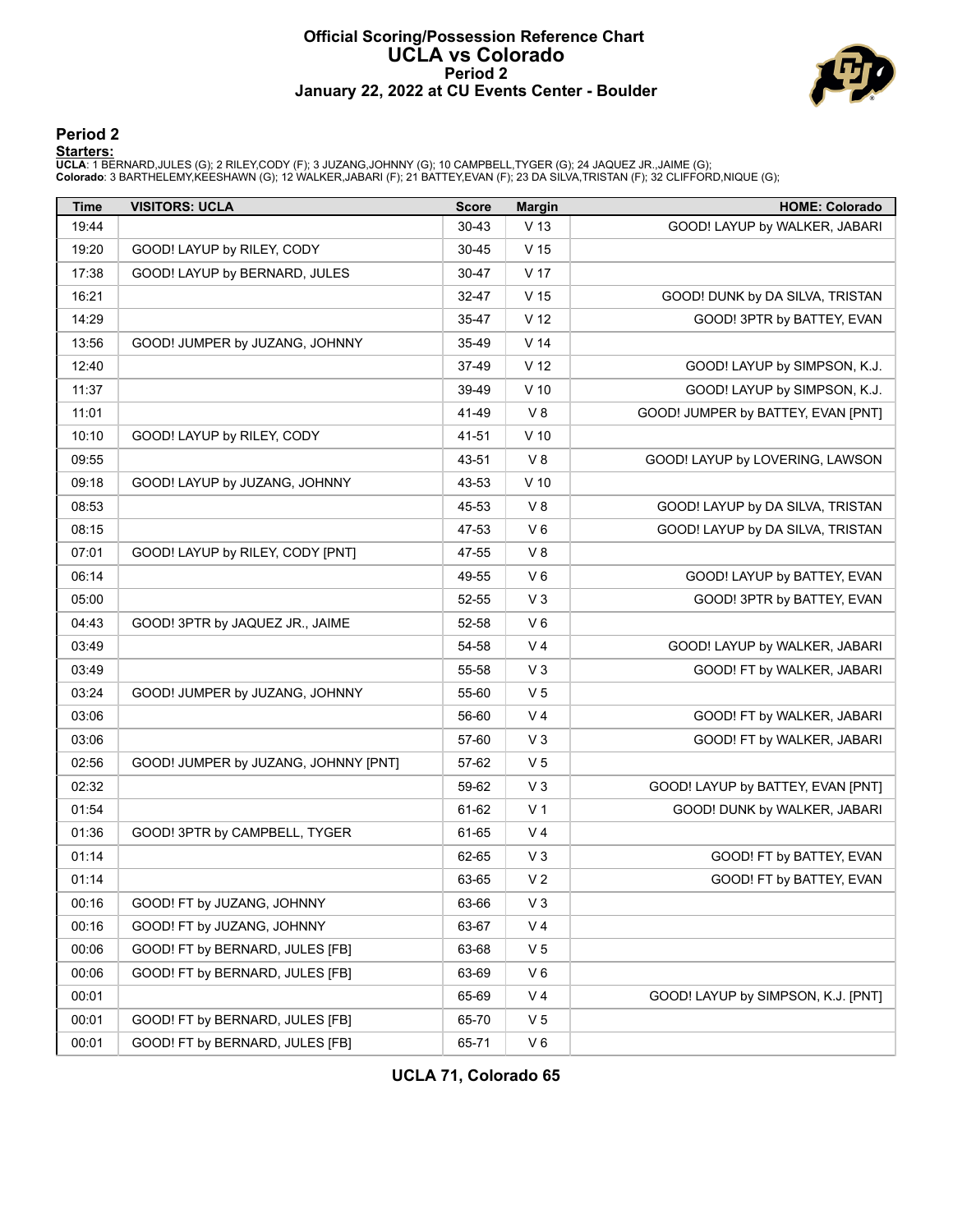#### **Official Substitutions Log UCLA vs Colorado Period 1 January 22, 2022 at CU Events Center - Boulder**



| <b>VISITORS: UCLA</b>                                      | Time           | <b>Score</b>   | <b>HOME: Colorado</b>                                 |
|------------------------------------------------------------|----------------|----------------|-------------------------------------------------------|
| 1 BERNARD, JULES                                           |                |                | 3 BARTHELEMY, KEESHAWN                                |
| 2 RILEY, CODY                                              |                |                | 12 WALKER, JABARI                                     |
| 3 JUZANG, JOHNNY                                           |                |                | 21 BATTEY, EVAN                                       |
| 10 CAMPBELL, TYGER                                         |                |                | 23 DA SILVA, TRISTAN                                  |
| 24 JAQUEZ JR., JAIME                                       |                |                | 32 CLIFFORD, NIQUE                                    |
| SUB OUT: 2 RILEY, CODY                                     | 19:36          | $\overline{a}$ |                                                       |
| SUB IN: 15 JOHNSON, MYLES                                  | 19:36          |                |                                                       |
| SUB OUT: 3 JUZANG, JOHNNY                                  | 17:02          | $7-2$          |                                                       |
| SUB IN: 34 SINGLETON, DAVID                                | 17:02          |                |                                                       |
|                                                            | 16:21          | $10 - 2$       | SUB OUT: BARTHELEMY, KEESHAWN                         |
|                                                            | 16:21          |                | SUB IN: SIMPSON, K.J.                                 |
|                                                            | 15:17          | $12 - 5$       | SUB OUT: BATTEY.EVAN                                  |
|                                                            | 15:17          |                | SUB IN: LOVERING, LAWSON<br>SUB OUT: DA SILVA.TRISTAN |
|                                                            | 12:57          | $17 - 11$      | SUB OUT: CLIFFORD, NIQUE                              |
|                                                            | 12:57<br>12:57 |                | SUB IN: O'BRIEN, LUKE                                 |
|                                                            | 12:57          |                | SUB IN: HAMMOND III, JULIAN                           |
| SUB OUT: 1 BERNARD, JULES                                  | 12:57          |                |                                                       |
| SUB OUT: 15 JOHNSON, MYLES                                 | 12:57          |                |                                                       |
| SUB OUT: 24 JAQUEZ JR., JAIME                              | 12:57          |                |                                                       |
| SUB OUT: 34 SINGLETON, DAVID                               | 12:57          |                |                                                       |
| SUB IN: 0 CLARK, JAYLEN                                    | 12:57          |                |                                                       |
| SUB IN: 2 RILEY, CODY                                      | 12:57          |                |                                                       |
| SUB IN: 3 JUZANG, JOHNNY                                   | 12:57          |                |                                                       |
| SUB IN: 23 WATSON, PEYTON                                  | 12:57          |                |                                                       |
|                                                            | 11:57          | $17 - 14$      | SUB OUT: WALKER, JABARI                               |
|                                                            | 11:57          |                | SUB OUT: LOVERING, LAWSON                             |
|                                                            | 11:57          |                | SUB IN: BATTEY, EVAN                                  |
|                                                            | 11:57          |                | SUB IN: DA SILVA, TRISTAN                             |
| SUB OUT: 0 CLARK, JAYLEN                                   | 10:19          | $17 - 14$      |                                                       |
| SUB OUT: 10 CAMPBELL, TYGER                                | 10:19          |                |                                                       |
| SUB IN: 1 BERNARD, JULES                                   | 10:19          |                |                                                       |
| SUB IN: 24 JAQUEZ JR., JAIME                               | 10:19          |                |                                                       |
| SUB OUT: 23 WATSON, PEYTON                                 | 10:19          |                |                                                       |
| SUB IN: 34 SINGLETON, DAVID                                | 10:19          |                |                                                       |
|                                                            | 10:19          |                | SUB OUT: O'BRIEN, LUKE                                |
|                                                            | 10:19          |                | SUB IN: WALKER, JABARI                                |
| SUB OUT: 2 RILEY, CODY                                     | 09:52          | 19-14          |                                                       |
| SUB IN: 15 JOHNSON, MYLES                                  | 09:52          |                |                                                       |
|                                                            | 09:33          | 19-15          | SUB OUT: HAMMOND III, JULIAN                          |
|                                                            | 09:33          |                | SUB OUT: BATTEY, EVAN                                 |
|                                                            | 09:33          |                | SUB IN: CLIFFORD, NIQUE                               |
|                                                            | 09:33          |                | SUB IN: LOVERING, LAWSON                              |
|                                                            | 08:40          | $21 - 17$      | SUB OUT: SIMPSON, K.J.                                |
|                                                            | 08:40          |                | SUB OUT: DA SILVA, TRISTAN                            |
|                                                            | 08:40          |                | SUB IN: O'BRIEN, LUKE<br>SUB IN: BARTHELEMY.KEESHAWN  |
|                                                            | 08:40<br>07:47 | $21 - 20$      |                                                       |
| SUB OUT: 34 SINGLETON, DAVID<br>SUB IN: 10 CAMPBELL, TYGER | 07:47          |                |                                                       |
| SUB OUT: 24 JAQUEZ JR., JAIME                              | 06:10          | $26 - 21$      |                                                       |
| SUB IN: 0 CLARK, JAYLEN                                    | 06:10          |                |                                                       |
|                                                            | 05:56          | $26 - 21$      | SUB OUT: LOVERING, LAWSON                             |
|                                                            | 05:56          |                | SUB IN: DA SILVA, TRISTAN                             |
| SUB OUT: 15 JOHNSON, MYLES                                 | 05:56          |                |                                                       |
| SUB IN: 24 JAQUEZ JR., JAIME                               | 05:56          |                |                                                       |
|                                                            | 04:41          | 28-21          | SUB OUT: BARTHELEMY, KEESHAWN                         |
|                                                            | 04:41          |                | SUB OUT: CLIFFORD, NIQUE                              |
|                                                            | 04:41          |                | SUB IN: HAMMOND III, JULIAN                           |
|                                                            | 04:41          |                | SUB IN: SIMPSON, K.J.                                 |
|                                                            | 03:47          | $31 - 21$      | SUB OUT: WALKER, JABARI                               |
|                                                            | 03:47          |                | SUB IN: LOVERING, LAWSON                              |
| SUB OUT: 0 CLARK, JAYLEN                                   | 03:47          |                |                                                       |
| SUB IN: 15 JOHNSON, MYLES                                  | 03:47          |                |                                                       |
|                                                            | 02:47          | 35-23          | SUB OUT: SIMPSON, K.J.                                |
|                                                            | 02:47          |                | SUB IN: BARTHELEMY, KEESHAWN                          |
| SUB OUT: 10 CAMPBELL, TYGER                                | 02:47          |                |                                                       |
| SUB IN: 0 CLARK, JAYLEN                                    | 02:47          |                |                                                       |
|                                                            | 02:32          | 37-25          | SUB OUT: O'BRIEN, LUKE                                |
|                                                            | 02:32          |                | SUB IN: CLIFFORD, NIQUE                               |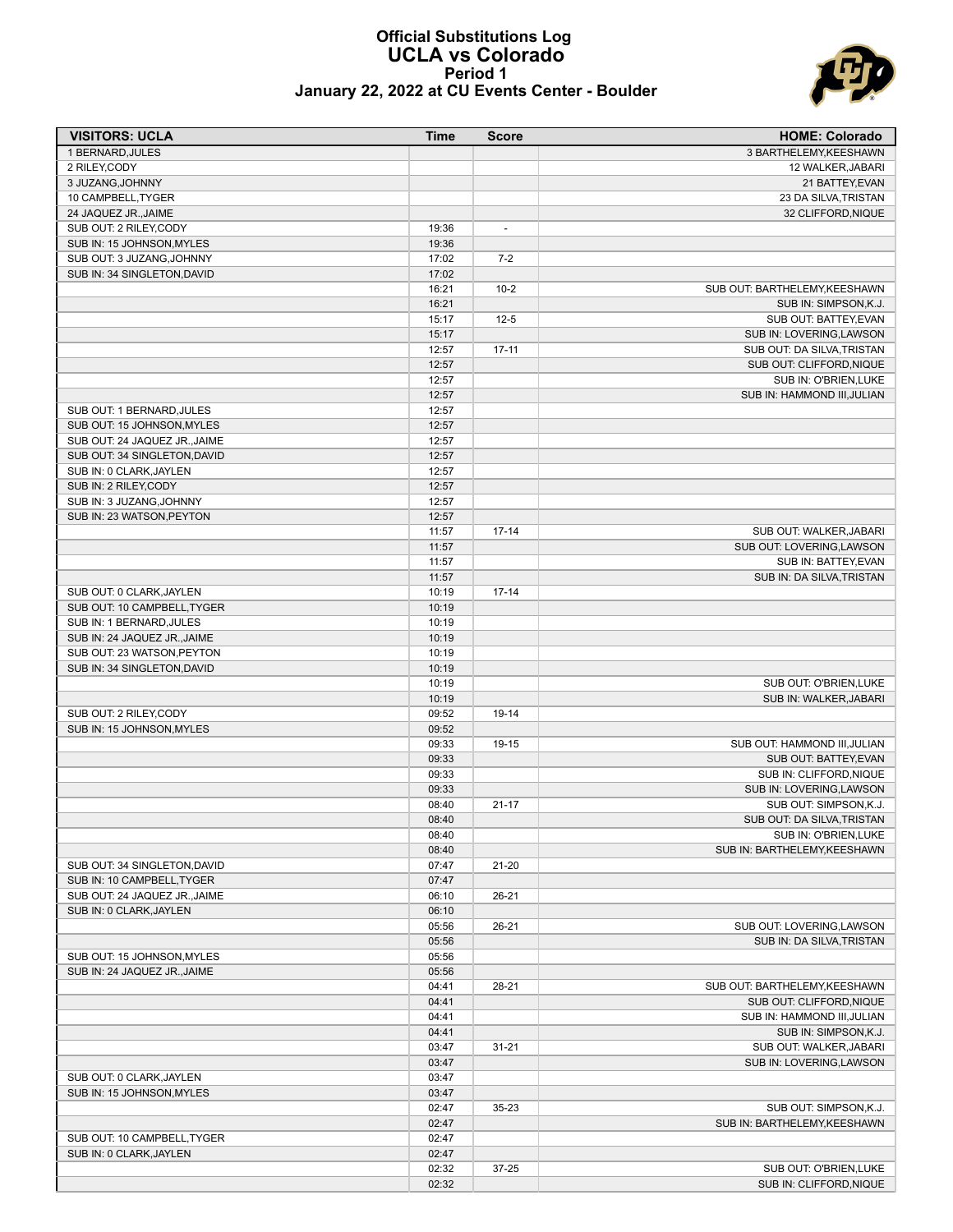| <b>VISITORS: UCLA</b>      | Time  | Score | <b>HOME: Colorado</b> |
|----------------------------|-------|-------|-----------------------|
| SUB OUT: 0 CLARK, JAYLEN   | 01:16 | 38-25 |                       |
| SUB OUT: 1 BERNARD.JULES   | 01:16 |       |                       |
| SUB IN: 10 CAMPBELL.TYGER  | 01:16 |       |                       |
| SUB IN: 34 SINGLETON.DAVID | 01:16 |       |                       |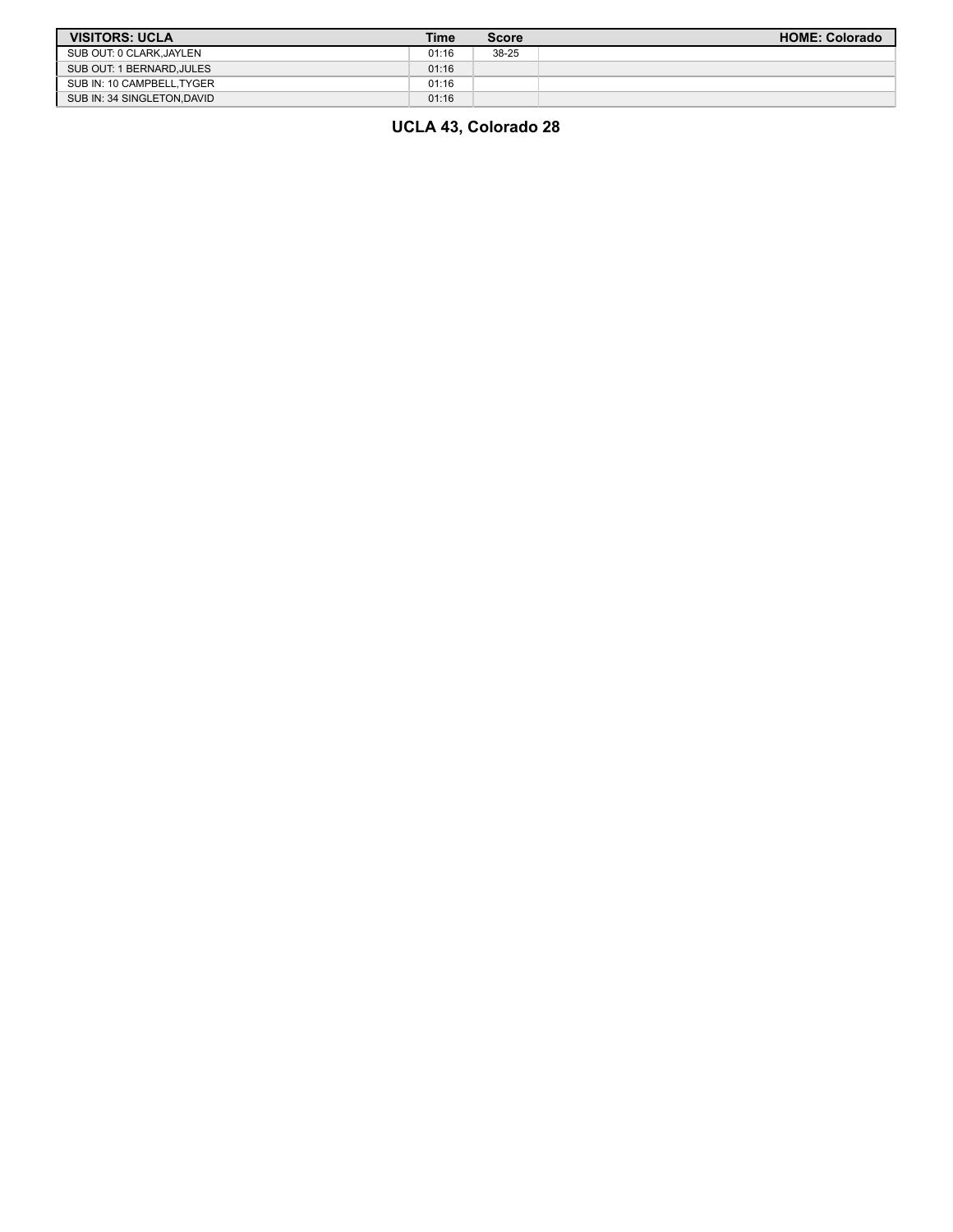#### **Official Substitutions Log UCLA vs Colorado Period 2 January 22, 2022 at CU Events Center - Boulder**



| <b>VISITORS: UCLA</b>         | <b>Time</b> | <b>Score</b>             | <b>HOME: Colorado</b>         |
|-------------------------------|-------------|--------------------------|-------------------------------|
| 1 BERNARD, JULES              |             |                          | 3 BARTHELEMY, KEESHAWN        |
| 2 RILEY, CODY                 |             |                          | 12 WALKER, JABARI             |
| 3 JUZANG, JOHNNY              |             |                          | 21 BATTEY, EVAN               |
| 10 CAMPBELL, TYGER            |             |                          | 23 DA SILVA, TRISTAN          |
| 24 JAQUEZ JR., JAIME          |             |                          | 32 CLIFFORD, NIQUE            |
|                               | 20:00       | $\overline{\phantom{a}}$ | SUB OUT: HAMMOND III, JULIAN  |
|                               | 20:00       |                          | SUB OUT: LOVERING, LAWSON     |
|                               | 20:00       |                          | SUB IN: WALKER, JABARI        |
|                               | 20:00       |                          | SUB IN: BATTEY, EVAN          |
| SUB OUT: 15 JOHNSON, MYLES    | 20:00       |                          |                               |
| SUB OUT: 34 SINGLETON, DAVID  | 20:00       |                          |                               |
| SUB IN: 1 BERNARD, JULES      | 20:00       |                          |                               |
| SUB IN: 2 RILEY, CODY         | 20:00       |                          |                               |
|                               | 15:48       | 47-32                    | SUB OUT: BARTHELEMY, KEESHAWN |
|                               | 15:48       |                          | SUB IN: SIMPSON, K.J.         |
| SUB OUT: 2 RILEY, CODY        | 15:48       |                          |                               |
| SUB IN: 15 JOHNSON, MYLES     | 15:48       |                          |                               |
|                               | 15:01       | 47-32                    | SUB OUT: WALKER, JABARI       |
|                               | 15:01       |                          | SUB IN: O'BRIEN, LUKE         |
| SUB OUT: 10 CAMPBELL, TYGER   | 15:01       |                          |                               |
| SUB OUT: 15 JOHNSON.MYLES     | 15:01       |                          |                               |
| SUB IN: 2 RILEY, CODY         | 15:01       |                          |                               |
| SUB IN: 34 SINGLETON, DAVID   | 15:01       |                          |                               |
|                               | 15:01       |                          | SUB OUT: CLIFFORD, NIQUE      |
|                               | 15:01       |                          | SUB IN: HAMMOND III, JULIAN   |
|                               | 13:36       | 49-35                    | SUB OUT: BATTEY, EVAN         |
|                               | 13:36       |                          | SUB IN: WALKER, JABARI        |
| SUB OUT: 2 RILEY, CODY        | 13:10       | 49-35                    |                               |
| SUB IN: 15 JOHNSON, MYLES     | 13:10       |                          |                               |
| SUB OUT: 24 JAQUEZ JR., JAIME | 13:10       |                          |                               |
| SUB IN: 0 CLARK, JAYLEN       | 13:10       |                          |                               |
|                               | 12:09       | 49-37                    | SUB OUT: DA SILVA, TRISTAN    |
|                               | 12:09       |                          | SUB IN: BATTEY, EVAN          |
| SUB OUT: 1 BERNARD, JULES     | 12:09       |                          |                               |
| SUB IN: 10 CAMPBELL, TYGER    | 12:09       |                          |                               |
| SUB OUT: 15 JOHNSON, MYLES    | 11:48       | 49-37                    |                               |
| SUB IN: 2 RILEY, CODY         | 11:48       |                          |                               |
|                               | 10:35       | 49-41                    | SUB OUT: BATTEY, EVAN         |
|                               | 10:35       |                          | SUB IN: LOVERING, LAWSON      |
|                               | 10:35       |                          | SUB OUT: WALKER, JABARI       |
|                               | 10:35       |                          | SUB IN: DA SILVA, TRISTAN     |
| SUB OUT: 0 CLARK, JAYLEN      | 10:06       | $51 - 41$                |                               |
| SUB IN: 24 JAQUEZ JR., JAIME  | 10:06       |                          |                               |
|                               | 08:09       | 53-47                    | SUB OUT: O'BRIEN, LUKE        |
|                               | 08:09       |                          | SUB IN: CLIFFORD, NIQUE       |
| SUB OUT: 2 RILEY, CODY        | 08:09       |                          |                               |
| SUB OUT: 34 SINGLETON, DAVID  | 08:09       |                          |                               |
| SUB OUT: 24 JAQUEZ JR., JAIME | 08:09       |                          |                               |
| SUB IN: 0 CLARK, JAYLEN       | 08:09       |                          |                               |
| SUB IN: 1 BERNARD, JULES      | 08:09       |                          |                               |
| SUB IN: 15 JOHNSON, MYLES     | 08:09       |                          |                               |
|                               | 07:49       | 53-47                    | SUB OUT: HAMMOND III, JULIAN  |
|                               | 07:49       |                          | SUB IN: WALKER, JABARI        |
| SUB OUT: 15 JOHNSON, MYLES    | 07:49       |                          |                               |
| SUB IN: 2 RILEY, CODY         | 07:49       |                          |                               |
| SUB OUT: 0 CLARK, JAYLEN      | 07:29       | 53-47                    |                               |
| SUB IN: 24 JAQUEZ JR., JAIME  | 07:29       |                          |                               |
|                               | 06:31       | 55-47                    | SUB OUT: LOVERING, LAWSON     |
|                               | 06:31       |                          | SUB IN: BATTEY, EVAN          |
| SUB OUT: 10 CAMPBELL, TYGER   | 01:14       | 65-61                    |                               |
| SUB IN: 0 CLARK, JAYLEN       | 01:14       |                          |                               |
| SUB OUT: 0 CLARK, JAYLEN      | 01:14       |                          |                               |
| SUB IN: 10 CAMPBELL, TYGER    | 01:14       |                          |                               |
| SUB OUT: 10 CAMPBELL, TYGER   | 00:36       | 65-63                    |                               |
| SUB IN: 0 CLARK, JAYLEN       | 00:36       |                          |                               |
|                               | 00:17       | 65-63                    | SUB OUT: BATTEY, EVAN         |
|                               | 00:17       |                          | SUB IN: O'BRIEN, LUKE         |
| SUB OUT: 0 CLARK, JAYLEN      | 00:17       |                          |                               |
| SUB OUT: 2 RILEY, CODY        | 00:17       |                          |                               |